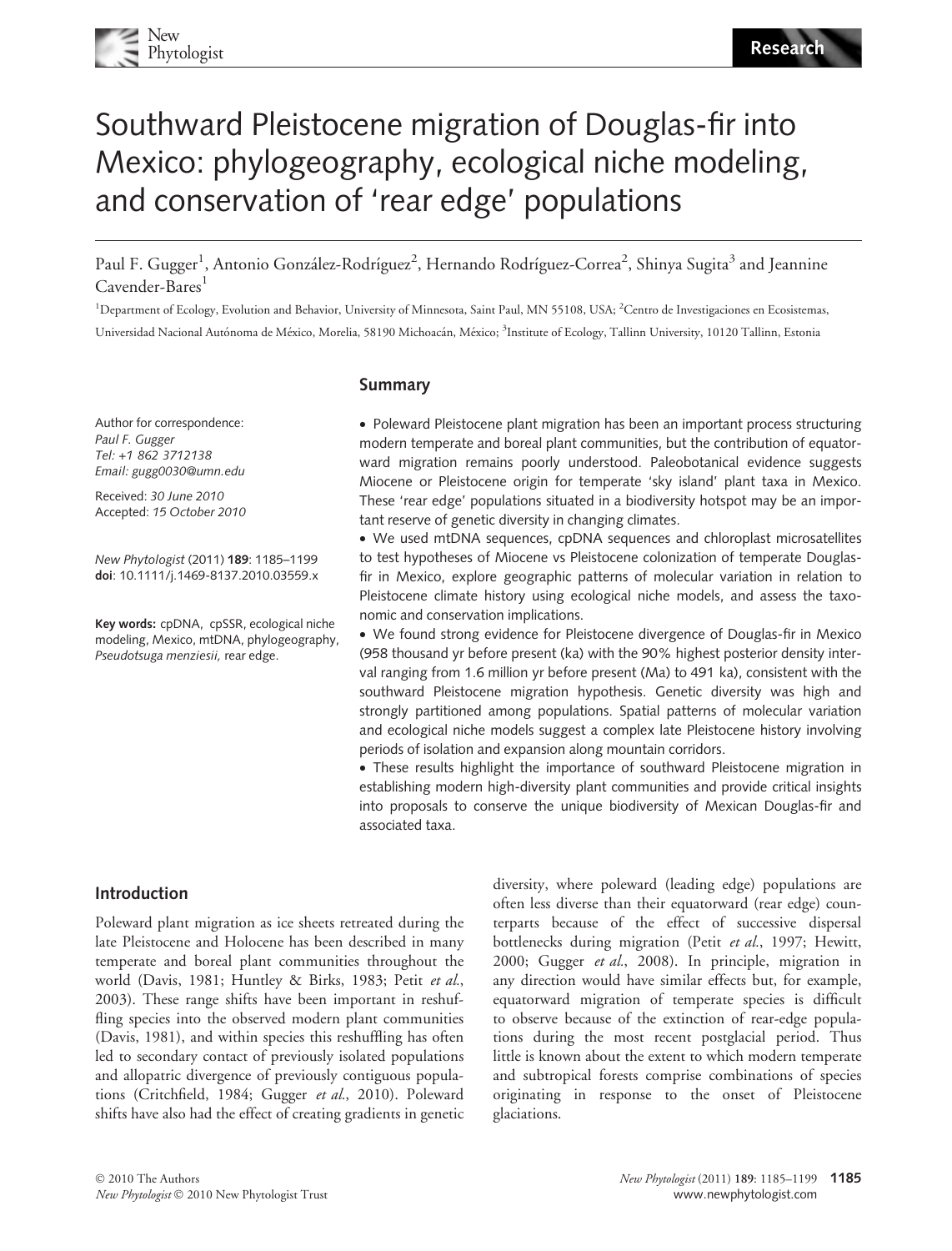Given that equatorward migration has been identified as an important process in plant biogeography at deeper geological scales (e.g. North American contribution to South American communities during Great American Biotic Interchange; Wallace, 1876), it seems likely that the effects of such migration during the Pleistocene may still be detectable. In particular, southward migration may have been important in the formation of modern plant communities in subtropical Mexico, where temperate and subtropical genera intermix. The southward Pleistocene migration hypothesis was proposed based on early interpretations of the limited fossil record in Mexico (Deevey, 1949; Dressler, 1954; Perry et al., 1998), but subsequent authors have favored an older Tertiary (primarily Miocene) origin for most temperate taxa in Mexico (Graham, 1999).

Disjunct temperate taxa in Mexico form a major part of the Madrean pine-oak (Pinus–Quercus) biodiversity hotspot, which covers the middle to high elevations of the Sierra Madre Occidental, Sierra Madre Oriental, Trans-Mexican Volcanic Belt and Sierra Madre del Sur (Fig. 1). This region contains nearly 4000 endemic plant species, of which at least 20 tree species or subspecies in Pinaceae are considered threatened (Conservation International; Norma Oficial Mexicana, 1994, 2001; Farjon & Page, 1999).

Yet, such rear edge populations may be an important reserve of genetic diversity in changing climates because they have often been long-isolated, display strong differentiation, and may exhibit local adaptation in response to strong selection and lack of gene flow (Hampe & Bairlein, 2000; Chang et al., 2004; Martin & McKay, 2004; Hampe & Petit, 2005; Parisod & Joost, 2010). The rear edge populations of temperate taxa in subtropical Mexico have likely expanded and contracted in response to many climate fluctuations, producing complex patterns of intraspecific and interspecific biodiversity (Pennington et al., 2000).

Douglas-fir (Pseudotsuga menziesii) is a wide-ranging, ecologically and economically important tree found from central Mexico to central British Columbia. Fossil and molecular evidence point to a northern North American or Asian Tertiary origin of Pseudotsuga (Hermann, 1985; Schorn, 1994; Gernandt & Liston, 1999), which suggests that the isolated Mexican 'sky-island' populations are the result of a past southward expansion. The fossil record suggests two alternative hypotheses: early Miocene (c. 20) million yr before present (Ma)) colonization when many other temperate taxa are thought to have arrived (Graham, 1999) or Pleistocene colonization in response to glaciation at high latitudes (Deevey, 1949; Dressler, 1954; Perry et al., 1998). A few putative Pseudotsuga pollen grains found in Miocene sediment from Chiapas could suggest Miocene colonization (Palacios-Chavez & Rzedowski, 1993); however, Pseudotsuga and Larix pollen cannot be distinguished (Barnosky, 1985). Alternatively, Pleistocene colonization is supported by the much later first appearance of fossil Pseudotsuga pollen in the southern Rocky Mountains in the early Pleistocene (Gray, 1961) or late Pleistocene (Martin, 1963) in southern Arizona. In Mexico, the limited Pleistocene fossil record contains no evidence of Douglas-fir (Brown, 1985; Gugger & Sugita, 2010).

Mexican Douglas-fir is presently geographically isolated from USA populations by large deserts. To varying degrees Mexican populations are ecologically (Vargas-Hernández et al., 2004; Acevedo-Rodríguez et al., 2006), morphologically (Reyes-Hernández et al., 2005, 2006) and genetically (Li & Adams, 1989) distinct from those in the USA and Canada. Consequently, Mexican Douglas-fir populations



Fig. 1 Map of Mexico with Madrean pine– oak region shown in light gray (Conservation International Foundation); Pseudotsuga range as approximated by location of herbarium samples (from GBIF) and shown as crosses; sample sites shown as black points numbered according to Table 1. States mentioned in the text are labeled with abbreviations: AZ, Arizona; Chi., Chihuahua; Coa., Coahuila; Dur., Durango; Hid., Hidalgo; N.L., Nuevo León; NM, New Mexico; Oax., Oaxaca; Que., Querétaro; Tla., Tlaxcala; TX, Texas.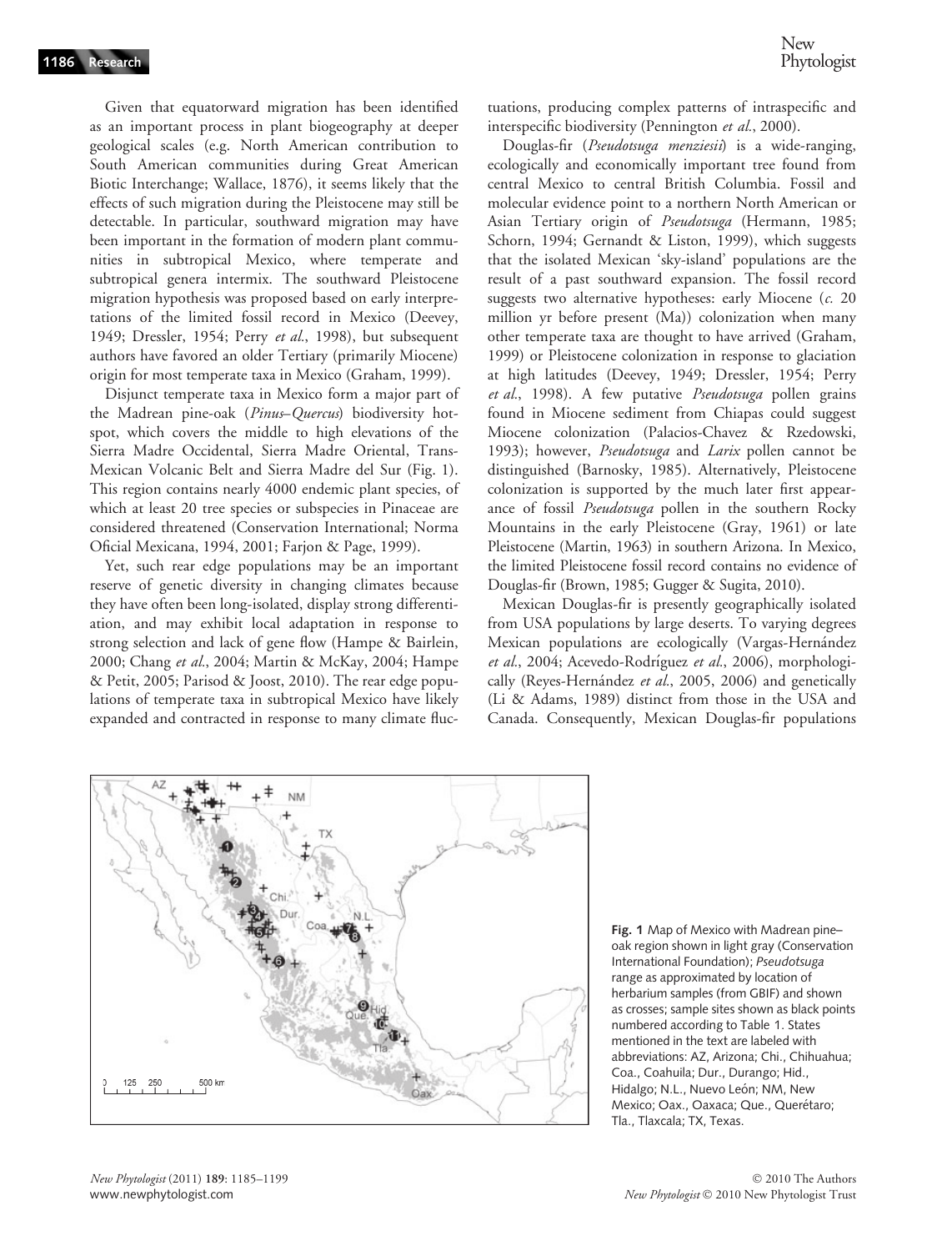have been classified as multiple separate species (Flous, 1934a,b; Martínez, 1949), a separate variety (Reyes-Hernández et al., 2006; Earle, 2009) or part of the Rocky Mountain variety of Douglas-fir (P. menziesii var. glauca), whose northern limit extends into central British Columbia (Little, 1952; Hermann & Lavender, 1990). Compared with northern Mexican populations, central Mexican populations are morphologically and phenologically more distinct from USA populations (Reyes-Hernández et al., 2005, 2006; Acevedo-Rodríguez et al., 2006).

Mexican Douglas-fir is listed as 'subject to special protection' (Norma Oficial Mexicana 1994, 2001) because all the Mexican Douglas-fir populations are small and fragmented, ranging from a few dozen to a few thousand individuals (Mápula-Larreta et al., 2007; Velasco-García et al., 2007), and a number of studies suggest low fertility and seedling recruitment rates because of inbreeding depression (Vargas-Hernández et al., 2004; Mápula-Larreta et al., 2007; Velasco-García et al., 2007). Within Mexico, the lowest fertility and seedling recruitment rates and highest inbreeding rates were found in central populations, which are among the smallest and most isolated in Mexico (Juárez-Agis et al., 2006; Mápula-Larreta et al., 2007; Velasco-García et al., 2007; Cruz-Nicolás et al., 2008). Leaf and cone morphology (Reyes-Hernández et al., 2005, 2006) and bud phenology (Acevedo-Rodríguez et al., 2006) are also least variable in central Mexican populations compared with northern Mexican populations. Therefore, we expect genetic diversity to be positively correlated with latitude, consistent with the signature of dispersal bottlenecks during southward migration and because latitude is correlated with morphological and phenological diversity, fertility rates, and population size.

Here, we investigate mitochondrial (mtDNA) and chloroplast DNA (cpDNA) sequence and cpDNA microsatellite (cpSSR) variation in 11 populations throughout Mexico to test Miocene vs Pleistocene southward migration hypotheses to explain the origins of temperate Douglas-fir in Mexico and test the association of geographic patterns of molecular variation and population size changes with Pleistocene climate history using ecological niche models. We assess the implications of these results for the taxonomic status of Mexican populations and for conservation strategies in an understudied biodiversity hotspot.

## Materials and Methods

## Sampling

We restricted our sampling and most analyses of Douglasfir Pseudotsuga menziesii (Mirb.) Franco to Mexico because the USA⁄Mexico border coincides with a natural gap in the distribution caused by large deserts and because previous morphological studies have shown that USA and Mexican populations differ. Leaf tissue was collected from 9 to 16 individuals (mean = 11.6) from 11 natural populations throughout most of the range of Douglas-fir in Mexico (Fig. 1; see the Supporting Information, Table S1). Samples were kept on ice and then stored at  $-80^{\circ}$ C. In addition, pressed herbarium vouchers were made for each sample. Representative vouchers from each population were deposited in Herbario Nacional de México (MEXU; Universidad Nacional Autónoma de México, México, DF) and Herbario del Centro Regional del Bajío (IEB; Pátzcuaro, Michoacán), and the remaining vouchers are stored in the A. González-Rodríguez laboratory.

## DNA preparation

Total genomic DNA was extracted from leaf tissue using the DNeasy Plant Mini Kit (Qiagen Inc., Valencia, CA, USA) according to the manufacturer's instructions.

Two mtDNA and two cpDNA segments shown to neutrally vary in USA and Canadian populations of Douglas-fir were amplified, sequenced, and aligned according to previously established procedures (Gugger et al., 2010). The cpDNA segments were rps7-trnL and rps15-psaC, containing *ndh* pseudogenes, intergenic spacers, and an intron (Wakasugi et al., 1994; Braukmann et al., 2009). The mtDNA segments were variable region seven of the smallsubunit ribosomal RNA gene (V7; Duff & Nickrent, 1997, 1999) and the first intron of the nad7 gene (nad7i1; Jaramillo-Correa et al., 2004). Douglas-fir mtDNA is maternally inherited (Marshall & Neale, 1992) and cpDNA is paternally inherited (Neale et al., 1986), thus neither generally undergoes heterologous recombination (Birky, 2001) and each acts as a single locus. Therefore, we concatenated the two cpDNA sequences to produce a single cpDNA sequence and the two mtDNA sequences to produce a single mtDNA sequence.

Three chloroplast DNA simple sequence repeats (cpSSR) shown to be variable in Canadian populations of Douglasfir were assayed (Pt26081, Pt63718, Pt71936; Vendramin et al., 1996; Viard et al., 2001). The three loci were simultaneously amplified using the Qiagen Multiplex PCR kit in  $5 \mu l$  reactions as follows:  $1 \times$  multiplex PCR master mix, 2 µM each primer, deionized water and 20 ng DNA (Cortés-Palomec et al., 2008). The thermal cycling program consisted of one cycle at 94"C for 2 min and then 35 cycles, each at 94°C for 1 min, 55°C for 1 min and 72°C for 2 min. A final extension step at  $72^{\circ}$ C for 15 min was included. The PCR products were diluted 1 : 1 in deionized water, combined with the GenScan-500 LIZ size standard (Applied Biosystems, Foster City, CA, USA) and analysed in an ABI-PRISM 3100-avant sequencer. Peak Scanner 1.0 (Applied Biosystems) was used for fragment analysis and final sizing.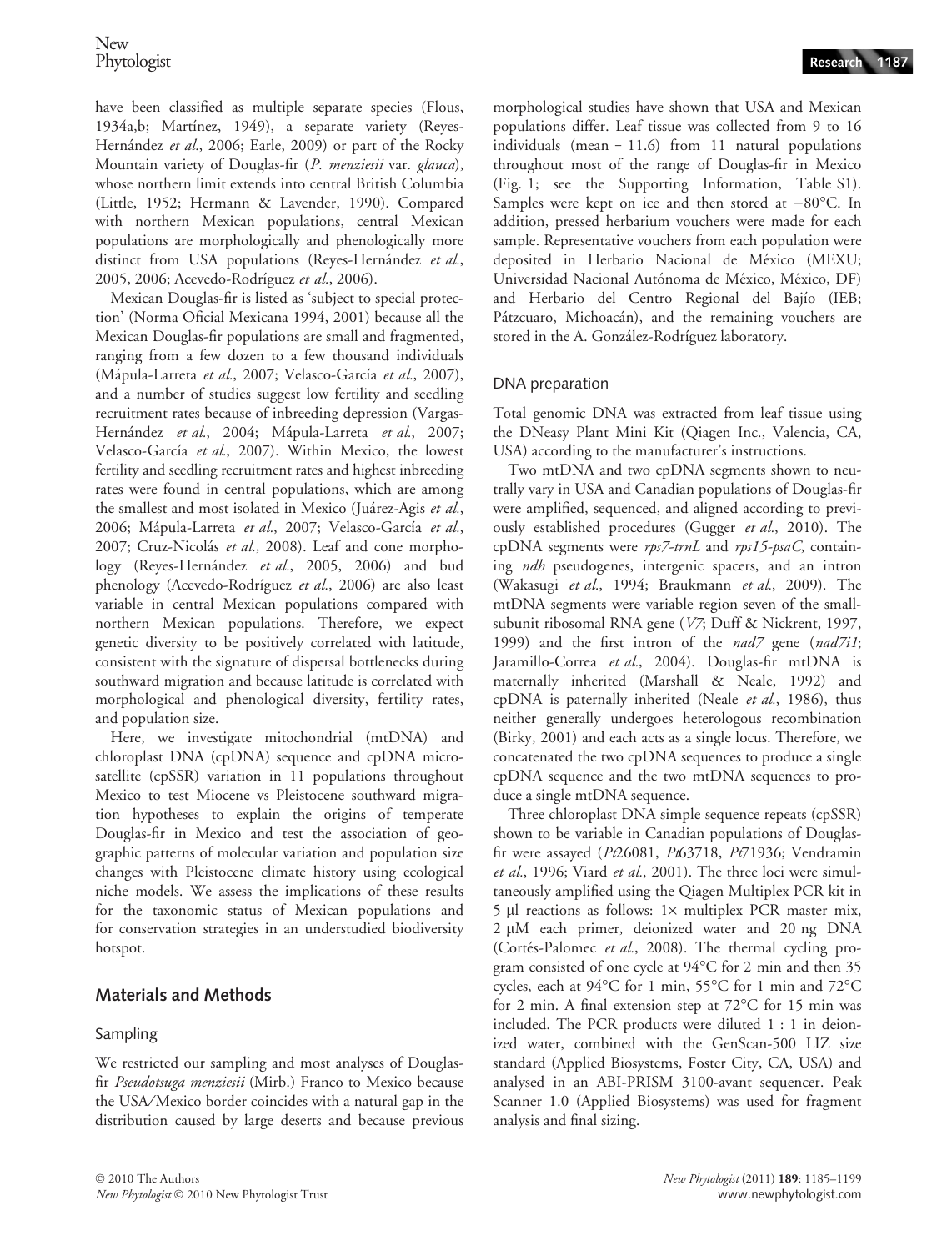Parsimony networks for all Mexican sequences plus representative sequences of haplotypes found only north of Mexico and outgroups (Gugger et al., 2010) were produced separately for mtDNA and cpDNA using TCS 1.21 (Clement et al., 2000) with insertion–deletions coded as a fifth state. A network for cpSSR haplotypes was constructed manually in TCS assuming a stepwise mutation model (SMM; Ohta & Kimura, 1973).

#### Genetic diversity

Patterns of genetic diversity were quantified for each population and for three geographic regions commonly defined for Mexican Douglas-fir: Sierra Madre Occidental (I), Sierra Madre Oriental (II) and central Mexico (III). For each population and region, we estimated haplotype richness (*h*), haplotype richness after correcting for unequal sample sizes with rarefaction  $(h_r; Hurlbert, 1971)$  and haplotype diversity (H; Nei, 1987) using CONTRIB 1.01 (Petit et al., 1998). For sequence data, we calculated nucleotide diversity ( $\pi$ ; Tajima, 1983; Nei, 1987) using ARLEQUIN 3.11 (Excoffier et al., 2005) and for cpSSR data, we calculated  $\bar{D}_{\rm SH}^2$ , which is the mean pairwise genetic distance among individuals within a population under a SMM (Goldstein et al., 1995b; Vendramin et al., 1998). Latitudinal trends in the diversity  $(h_r$  and H for combined cpDNA and cpSSR;  $\pi$  for cpDNA sequences;  $\bar{D}_{\rm SH}^2$  for cpSSR) of populations were investigated with linear regression.

#### Changes in population size

To test for population expansion with DNA sequence data, we calculated  $F_S$  (Fu, 1997) and assessed its significance with coalescent simulations (Hudson, 1990) in DNASP 5.0 (Librado & Rozas, 2009). For cpSSR, we calculated  $F<sub>S</sub>$  in ARLEQUIN by binary coding haplotypes following Navascués *et al.* (2006). Significant negative values of  $F<sub>S</sub>$  suggest population expansion or selection.

A Bayesian skyline plot (Drummond et al., 2005) of changes in effective population size  $(N_e)$  through time based on all Mexican cpDNA sequence data was estimated using BEAST 1.5.3 (Drummond & Rambaut, 2007). We chose the Hasegawa–Kishino–Yano substitution model (Hasegawa et al., 1985) with empirical base frequencies, a strict molecular clock, and a piecewise-constant coalescent Bayesian skyline tree prior with 10 starting groups (results same for five groups; not shown). Two runs of 20 million steps and effective sample size (ESS) > 200 were compared to ensure convergence. Outputs were combined in LOGCOMBINER 1.5.3 and visualized in TRACER 1.5 (Drummond & Rambaut, 2009). To convert the x-axis (subs per site) to demographic units (years), we used a previously published mutation rate for this locus (4.41  $\times$  10<sup>-10</sup> subs per site yr<sup>-1</sup>; Gugger *et al.*, 2010).

#### Population structure

We computed genetic differentiation among populations for all loci as  $G_{ST}$  (Nei, 1973; Pons & Petit, 1995). We also calculated differentiation among populations considering genetic distance as  $N_{ST}$  for sequence data (Lynch & Crease 1990; Pons & Petit, 1996) and  $R_{ST}$  for cpSSR data (Slatkin, 1995) using PERMUT-CPSSR 2.0 (Pons & Petit, 1996).  $N_{ST}$  or  $R_{ST}$  significantly greater than  $G_{ST}$  indicates phylogeographic structure.

For mtDNA and cpDNA sequence data, we performed a spatial analysis of molecular variance (SAMOVA) in SAMOVA 1.0 (Dupanloup et al., 2002) to identify groups of genetically similar populations. SAMOVA uses a simulated annealing approach to group geographically close populations to maximize the variance  $(F_{CT})$  among a user-defined number of groups (K). We performed this analysis for  $K = 2-6$ , and chose the number of groups that gave the highest  $F_{CT}$ .

To identify clusters of populations sharing similar cpSSR compositions, we computed pairwise genetic distance among populations as  $(\delta \mu)^2$  (Goldstein et al., 1995a), and used this distance matrix to create a UPGMA dendrogram (Sneath & Sokal, 1973) in PAUP\* 4.0b10 (Swofford, 2003). Given that all cpSSRs are linked, we modified  $(\delta \mu)^2$  from Goldstein et al. (1995a) for the case of multiple microsatellite markers  $(m)$  for a single nonrecombining locus:

$$
(\delta \mu)^2 = \left(\sum_{k=1}^m |\mu_{\mathbf{A}k} - \mu_{\mathbf{B}k}|\right)^2, \qquad \text{Eqn 1}
$$

where  $\mu_{A,k}$  and  $\mu_{B,k}$  are the mean allele size in populations A and B at the kth microsatellite marker. Bootstrap support is always 100% based on one microsatellite locus, so we approximated support values for major branches in the dendrogram assuming that each of the three cpSSR markers was a separate locus in POPTREE2 (Takezaki et al., 2009).

#### Divergence from Rocky Mountain variety

Divergence time between Mexican and Rocky Mountain populations (Gugger et al., 2010) was estimated using an isolation-with-migration model (Nielson & Wakeley, 2001) in IMa (Hey & Nielson, 2007). The full IMa model simultaneously estimates six parameters scaled by substitution rate: divergence time  $(t)$ , migration from population one to two  $(m_1)$ , migration from population two to one  $(m_2)$ , effective population size of each population  $(N_1 \text{ and } N_2 \text{)}$  $N_2$ ), and effective population size of the ancestor  $(N_A)$ . The IMa model assumes constant population size, neutral molecular markers, no recombination within loci, free recombination among loci and a particular mutation model. We chose mutation models and priors as described in Gugger et al. (2010), and at least three runs with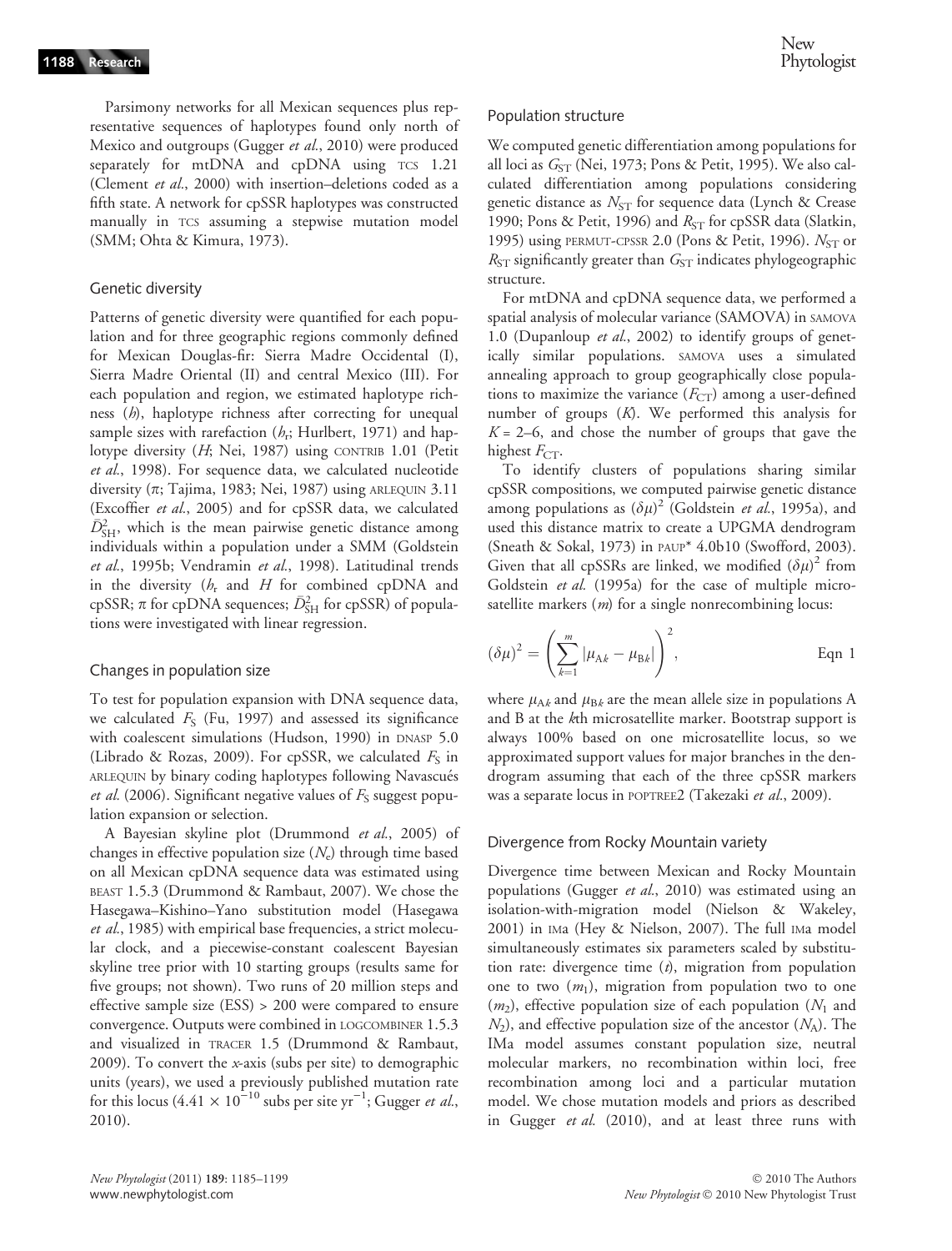ESS > 50 were compared to ensure convergence. We only trusted estimates whose posterior distribution dropped to zero within the prior intervals investigated. To scale the outputs to demographic units, we used a generation time of 100 yr and per locus per yr substitution rates of  $4.81 \times 10^{-7}$  for mtDNA and  $6.66 \times 10^{-7}$  for cpDNA (Gugger et al., 2010). We also tested whether or not migration among Rocky Mountain and Mexican populations was important during divergence by conducting a two-step likelihood ratio test described in Gugger et al. (2010). If neither test was significant, the model with  $m_1 = m_2 = 0$ was not rejected, so we ran the IMa analysis again with migration set to zero.

## Ecological niche modeling

The potential distribution of *P. menziesii* was modeled for present climate conditions and two Last Glacial Maximum (LGM; c. 21 thousand yr before present (ka)) general circulation models provided by the Paleoclimate Modelling Intercomparison Project Phase II (Braconnot et al., 2007): the Community Climate System Model (CCSM; Collins et al., 2006) and the Model for Interdisciplinary Research on Climate (MIROC; Hasumi & Emori, 2004). The present-day distribution was projected into the A2a story-line scenario (Nakicenovic & Swart, 2000) using three global climate change models: the Canadian Centre for Climate Modelling and Analysis model (CGCM2), the Australian Commonwealth Scientific and Research Organization model (MK2) and the Hadley Centre for Climate Prediction and Research model (HadCM3). All potential distributions were modeled using the Maximum Entropy algorithm implemented in MAXENT 3.3.1 (Phillips et al., 2006).

We used a set of 74 presence points for P. menziesii in Mexico obtained from the Global Biodiversity Information Facility (GBIF; http://data.gbif.org/species/browse/taxon/), the Herbario Nacional de México collections, and personal observations. Climatic data were obtained from the WorldClim dataset (Hijmans & Graham, 2006) for LGM and current climate scenarios with 30 arcsec and 2.5 arcmin resolutions, respectively (available at http://www.worldclim. org/download). Climatic data used for the future scenarios were provided by the CIAT downscaled GCM Data Portal (http://gisweb.ciat.cgiar.org/GCMPage/) with a 30 arcsec resolution. As a threshold-independent method for model validation, we used the area under the receiver operating characteristic curve (AUC). The LGM reconstructions were developed independently with respect to the present-day distribution, but models for the future were projected using the present climate layers with the same resolution (30 arcsec) and using the 'Projection' option in MAXENT. Finally, a jackknife test was performed to measure the relative importance of climatic variables on the occurrence prediction for every distribution model.

## **Results**

## Genetic diversity

Mexican populations were genetically distinct from USA and Canadian populations, but more closely related to the Rocky Mountain variety than the coastal variety (Fig. 2; Gugger et al., 2010).

We observed four rps7-trnL and nine rps15-psaC haplotypes that combined for 12 cpDNA haplotypes based only on cpDNA sequences (GenBank accessions in Table S2). These formed two major clades: one found primarily in northern Mexico (C21–C24) and the other found throughout the rest of Mexico (C25–C32; Fig. 2). None of these haplotypes were observed in the USA or Canada but one (C20) from southern Arizona and New Mexico fell into the clade from northwestern Mexico. In central Mexico, two geographically structured subclades were also observed (C26/C28 and C30/C31).

The mtDNA data also support the distinction of northwestern populations (Fig. 2). We observed three V7 and two *nad7i1* haplotypes that combined for four mtDNA haplotypes (Table S2). The most common (M4) was also common in the southwestern USA and predominates in Durango and northeast Mexico. The three other combined mtDNA haplotypes were private to populations in Chihuahua (M8, M9) and the northernmost population in Durango (M10). No individuals from central Mexico could be PCR-amplified for either mtDNA marker, and neither could many individuals from the rest of Mexico. Chloroplast DNA was easily amplified from those same individuals, suggesting the problem was not caused by poor quality DNA extract. We varied PCR conditions and used alternative primer pairs without improved success. Therefore, we believe that the mitochondrial genome in those individuals may have undergone major rearrangements or insertion–deletion events, rather than point mutations at the primer site. Such rearrangements are thought to be common in the plant mitochondrial genome (Palmer & Herbon, 1988; Birky, 2001).

Fragment lengths for each cpSSR marker were 99–100 and 102–105 bp for Pt26081, 90–93 bp for Pt63718, and 148–152 bp for  $Pf71936$ . These combined for 21 cpSSR haplotypes (Table S3). Some cpSSR haplotypes were common to all three geographic regions (S5, S11, S12, S15), some distinguished regions (S10, S16) and many were private to populations (especially in Durango; Fig. 2). The cpSSR variation in Mexico was highly divergent from that in the coastal variety of Douglas-fir (P. menziesii var. menziesii) in British Columbia, with each marker containing c. 20 fewer repeats in Mexico than British Columbia (Table S3; Viard et al., 2001).

Overall, genetic diversity was high for cpDNA and cpSSR (Table 1) and moderately high for mtDNA (Table 2).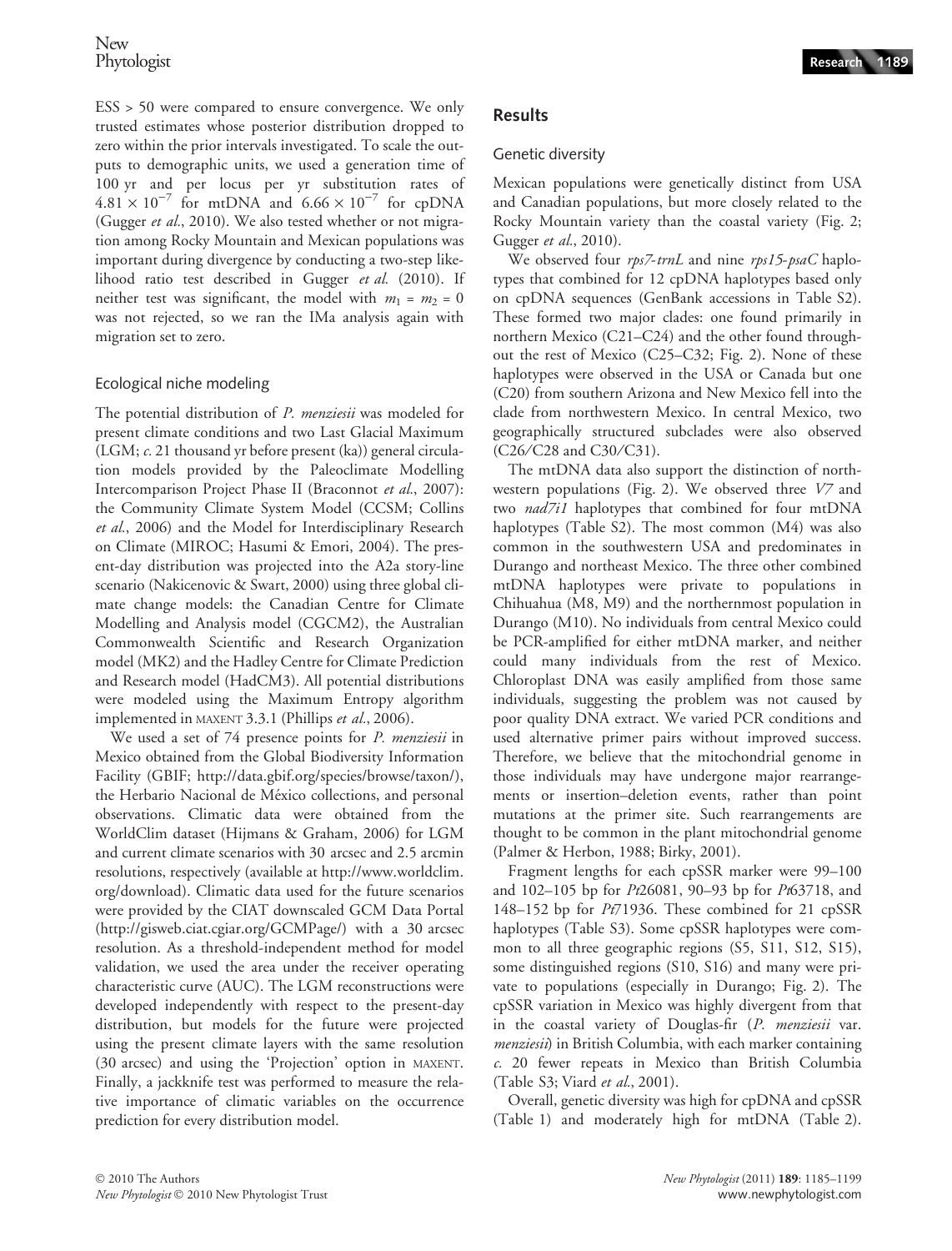

Fig. 2 Maps with sample sites colored according to mitochondrial DNA (mtDNA, left), chloroplast DNA (cpDNA, center) sequence and cpDNA microsatellite (cpSSR, right) haplotype composition and proportioned according to sampling intensity. Below each, parsimony networks show the relationship among haplotypes observed in Mexico (colored elliptical nodes, proportional to the frequency in the dataset) and haplotypes observed in the USA and Canada (small circular black nodes; Gugger et al., 2010). Haplotypes from the coastal variety (Pseudotsuga menziesii var. menziesii) are marked; all other USA or Canadian haplotypes are the Rocky Mountain variety (P. menziesii var. glauca). Black square nodes indicate the outgroup, Pseudotsuga macrocarpa (PSMA), and small, open points indicate inferred, unobserved haplotypes. Internodes are one mutational step unless otherwise noted. In the cpSSR panel, white indicates haplotypes private to one population. Colors do not relate from one map/network to the next or to those in Gugger et al. (2010), except M4. Haplotype numbering is consistent with Gugger et al. (2010).

Genetic diversity was positively correlated with latitude for all cpDNA and cpSSR diversity measures investigated, but those correlations were not statistically significant  $(0.41 < r < 0.43, 0.18 < P < 0.22)$ . Trends in diversity were not measured for mtDNA because of the small sample size.

#### Changes in population size

For sequence data, there was no evidence of population expansion based on  $F<sub>S</sub>$  (Tables 1 and 2). For cpSSR data, no populations showed significant evidence of expansion based on  $F_S$ . However, both populations in Chihuahua had marginally significant  $F_S$  and Region I and the overall  $F_S$ had a significant  $F_S$ , suggesting expansion (not significant after Bonferroni correction). Finally, a Bayesian skyline plot of  $N_e$  through time constructed using all cpDNA sequence data for Mexico shows an increase in population size starting in the late Pleistocene  $(c. 100 \text{ ka}; \text{Fig. 3}).$ 

#### Population structure

 $N_{ST}$  was not significantly greater than  $G_{ST}$  for mtDNA (0.80  $\pm$  0.10; 0.77  $\pm$  0.12, respectively) or cpDNA (0.55  $\pm$ 0.12; 0.56  $\pm$  0.10) sequence data, but  $R_{ST}$  (0.32  $\pm$  0.09) was greater than  $G_{ST}$  (0.16 ± 0.03) for cpSSR data ( $P = 0.038$ ).  $G_{ST}$  for mtDNA and cpSSR were similar to average values in other conifers (0.76 and 0.15, respectively), but the value for cpDNA was much higher than average (0.16; Petit et al., 2005). The fact that Douglas-fir's 'heavy' pollen does not disperse as far as pine pollen may account for this discrepancy (Sugita, 1993).

A SAMOVA of mtDNA defined four groups ( $F_{CT}$  = 0.84): El Largo, Chureachi, Guanaceví and the rest of Mexico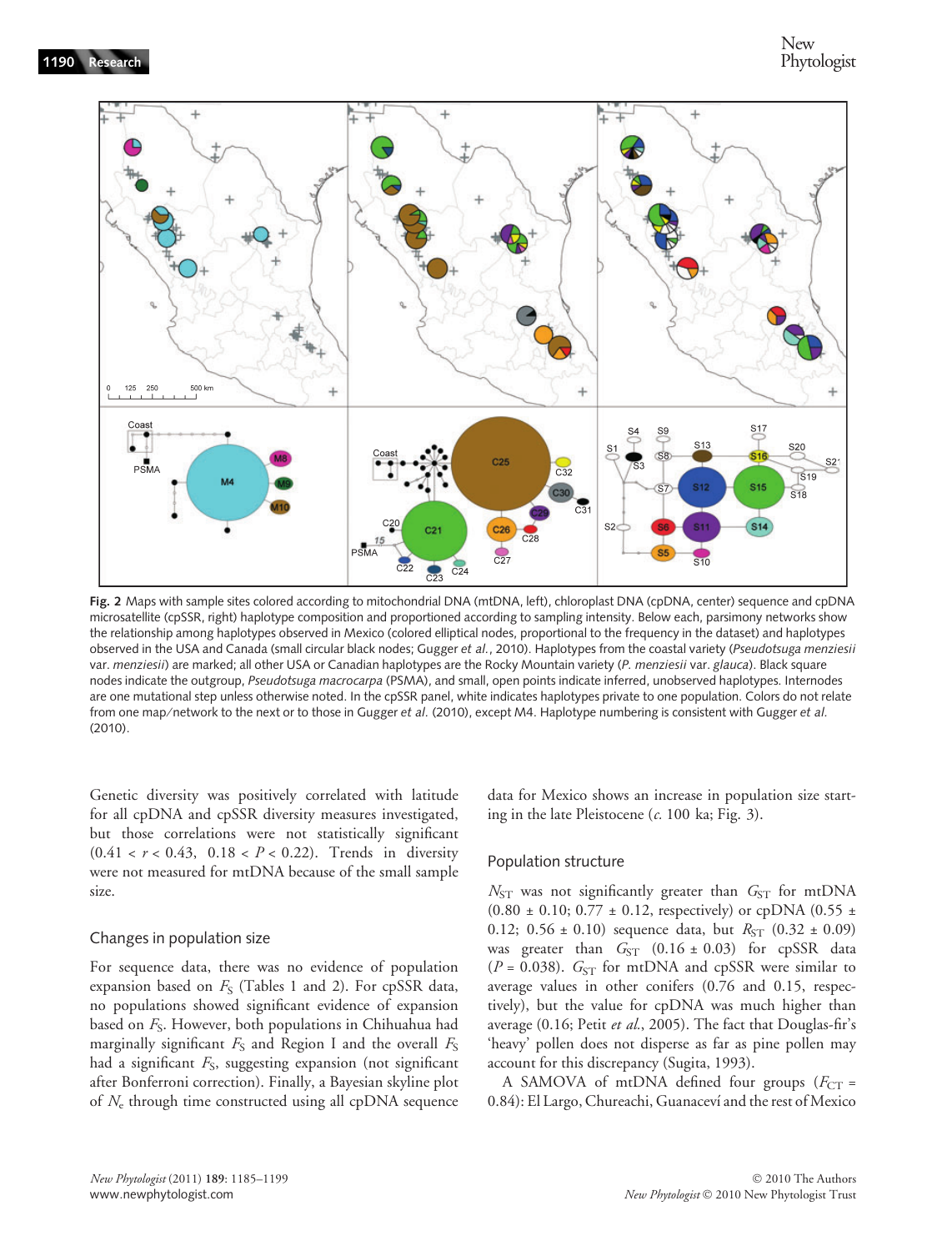Table 1 Diversity measures for chloroplast DNA (cpDNA) sequence, cpDNA microsatellite (cpSSR), and combined cpDNA and cpSSR for each population, region, and the overall dataset

|                |                                      |       | cpDNA |               |                                                                           |              | cpSSR |                                                        |                                    |      | Combined       |                          |                                   |
|----------------|--------------------------------------|-------|-------|---------------|---------------------------------------------------------------------------|--------------|-------|--------------------------------------------------------|------------------------------------|------|----------------|--------------------------|-----------------------------------|
|                | Population                           | $n^1$ | h     | H(SD)         | $\pi$ (SD) <sup>2</sup>                                                   | $F_S^3$      | h     | H(SD)                                                  | $\bar{D}_{\rm SH}^2$ $F_{\rm S}^3$ |      |                |                          | h $h_r^{2,4}$ H (SD) <sup>2</sup> |
|                | El Largo, Chihuahua                  | 13    |       |               | 2 0.28 (0.14) 0.000186 (0.000239)                                         | 0.24         |       | 8 $0.86(0.09)$ 4.27 $-2.68$                            |                                    |      | 8              |                          | $4.6$ $0.86(0.09)$                |
| 2              | Chureachi, Chihuahua                 | 10    | 3     |               | $0.60(0.13)$ $0.000749(0.000599)$                                         | 0.72         |       | $5$ 0.80 (0.10) 0.59 $-1.99$                           |                                    |      | 6              |                          | $5.2$ $0.84$ (0.10)               |
| 3              | Guaneceví, Durango                   | 12    |       |               | 2 0.17 (0.13) 0.000220 (0.000265)                                         | 0.43         |       | 4 0.64 (0.13) 2.10                                     |                                    | 0.24 | $\overline{4}$ |                          | $3.3$ $0.64(0.13)$                |
| $\overline{4}$ | Guaneceví 2, Durango                 | 16    |       |               | 3 0.49 (0.12) 0.000688 (0.000541)                                         | 1.09         |       | $7$ 0.85 (0.06) 1.40 $-2.26$                           |                                    |      | 8              |                          | $5.2$ 0.86 (0.06)                 |
| 5              | Altares, Durango                     | 12    |       |               | 2 0.30 (0.15) 0.000401 (0.000384)                                         | 1.38         |       | $5$ 0.73 (0.11) 1.35 $-0.72$                           |                                    |      | 6              |                          | $4.6$ 0.80 (0.10)                 |
| 6              | Las Flores, Durango                  | 11    |       | $1\Omega$     | $\Omega$                                                                  | $\Omega$     |       | 3 0.69 (0.09) 0.38                                     |                                    | 0.24 | 3              |                          | $2.9$ 0.69 (0.09)                 |
|                | Region I (Sierra Madre               | 74    |       |               | 5 0.51 (0.04) 0.000701 (0.000521)                                         |              |       | $0.41$ 17 $0.86$ (0.03) 2.33 -7.57 23 11.3 0.91 (0.02) |                                    |      |                |                          |                                   |
|                | Occidental)                          |       |       |               |                                                                           |              |       |                                                        |                                    |      |                |                          |                                   |
| $\overline{7}$ | Jamé, Coahuila                       | 10    |       |               | 4 0.73 (0.12) 0.000734 (0.000590)                                         | 0.68         |       | $6\,0.84\,(0.10)\,3.08\,-1.66$                         |                                    |      | -8             |                          | $6.8$ 0.96 (0.06)                 |
| 8              | Cerro Potosí, Nuevo León             | 11    |       |               | 4 0.49 (0.18) 0.000817 (0.000631)                                         | 1.02         |       | $6$ 0.89 (0.08) 3.23 $-1.23$                           |                                    |      | 7              |                          | $6.0$ $0.91(0.08)$                |
|                | Region II (Sierra Madre<br>Oriental) | 21    |       |               | 4 0.70 (0.07) 0.000932 (0.000663)                                         | 2.17         |       | 9 0.88 (0.04) 3.25 -2.54 14 14                         |                                    |      |                |                          | 0.96(0.03)                        |
| 9              | Cerro Pingüica, Querétaro            | 10    |       |               | 2 0.20 (0.15) 0.000132 (0.000201)                                         | $-0.34$      |       | 3 0.75 (0.10) 0.46                                     |                                    | 0.14 | 3              |                          | $3.0 \quad 0.75 \ (0.10)$         |
| 10             | Estanzuela, Hidalgo                  | 10    |       | $1\quadOmega$ | $\Omega$                                                                  | $\mathbf{0}$ |       | 3 0.64 (0.10) 3.03                                     |                                    | 1.67 | 3              |                          | $2.9$ 0.64 (0.13)                 |
| 11             | Villa Real, Tlaxcala                 | 14    |       |               | 3 0.56 (0.13) 0.000327 (0.000333)                                         | 1.14         |       | 3 0.67 (0.08) 0.45                                     |                                    | 0.64 | 6              |                          | 4.5 0.79 (0.09)                   |
|                | Region III                           | 34    |       |               | 5 0.74 (0.04) 0.000661 (0.000508)                                         | 0.5          |       | 7 0.84 (0.03) 1.75 -0.77 11                            |                                    |      |                |                          | 9.6 0.91 (0.02)                   |
|                | (central Mexico)                     |       |       |               |                                                                           |              |       |                                                        |                                    |      |                |                          |                                   |
| Overall        |                                      |       |       |               | 129 12 0.79 (0.07) 0.000897 (0.000618) -1.28 21 0.91 (0.02) 2.63 -9.16 44 |              |       |                                                        |                                    |      |                | $\overline{\phantom{m}}$ | 0.97(0.02)                        |

1 Total sample size. No data could be obtained for one cpSSR sample in Population 8, two cpSSR samples in Population 9 and one cpDNA sample in Population 10.

<sup>2</sup>Used in regressions of latitude on diversity.

<sup>3</sup>Bold values were significant under coalescent simulations.

<sup>4</sup>Rarefaction to eight for populations and 20 for regions.

|         |                                       | mtDNA |   |            |                    |         |  |  |  |  |
|---------|---------------------------------------|-------|---|------------|--------------------|---------|--|--|--|--|
|         | Population                            | n     | h | H(SD)      | $\pi$ (SD)         | Fς      |  |  |  |  |
|         | El Largo, Chihuahua                   | 8     |   | 0.43(0.17) | 0.000459(0.000523) | 0.54    |  |  |  |  |
|         | Chureachi, Chihuahua                  |       |   |            |                    |         |  |  |  |  |
| 3       | Guaneceví, Durango                    | 8     |   | 0.54(0.12) | 0.000574(0.000601) | 0.87    |  |  |  |  |
| 4       | Guaneceví 2, Durango                  | 11    |   |            |                    |         |  |  |  |  |
| 5       | Altares, Durango                      | 9     |   |            |                    |         |  |  |  |  |
| 6       | Las Flores, Durango                   | 9     |   |            |                    |         |  |  |  |  |
|         | Region I (Sierra Madre<br>Occidental) | 49    |   | 0.50(0.08) | 0.000599(0.000553) | $-0.58$ |  |  |  |  |
| 7       | Jamé, Coahuila                        | 6     |   | $\Omega$   | Ω                  |         |  |  |  |  |
| Overall |                                       | 55    | 4 | 0.59(0.18) | 0.000539(0.000516) | $-0.75$ |  |  |  |  |

Table 2 Mitochondrial DNA (mtDNA) diversity measures for populations, regions and overall dataset

<sup>1</sup>No values were statistically significant under coalescent simulations.

(Fig. 4). The remaining variation resided within populations (17.6%) rather than among populations within groups  $(-2.0\%;$  Table S4). The SAMOVA of cpDNA also defined four groups ( $F_{CT}$  = 0.56): El Largo, Chureachi and Cerro Potosí; Estanzuela; Cerro Pingüica; and the rest. Most of the remaining variation was within populations (37.4%) with some among populations within groups (6.5%). All variance components were significant ( $P < 0.025$ ).

An UPGMA of cpSSR data based on  $(\delta \mu)^2$  defined two major groups: northwestern Mexico plus Villa Real, Tlaxcala and eastern Mexico plus Las Flores, Durango (Fig. 4).

## Divergence from Rocky Mountain variety

Divergence time estimates among Mexican and Rocky Mountain populations did not converge under the full model, although a clear peak in the posterior distribution of t corresponding to 1.01 Ma was observed (Fig. S1, Table 3). The zero migration model could not be rejected, so the analysis was repeated without migration. With  $m_1 =$  $m_2$  = 0, divergence time converged at 958 ka with the 90% highest posterior density interval (HPD) ranging from 1.63 Ma to 464 ka, which falls entirely within the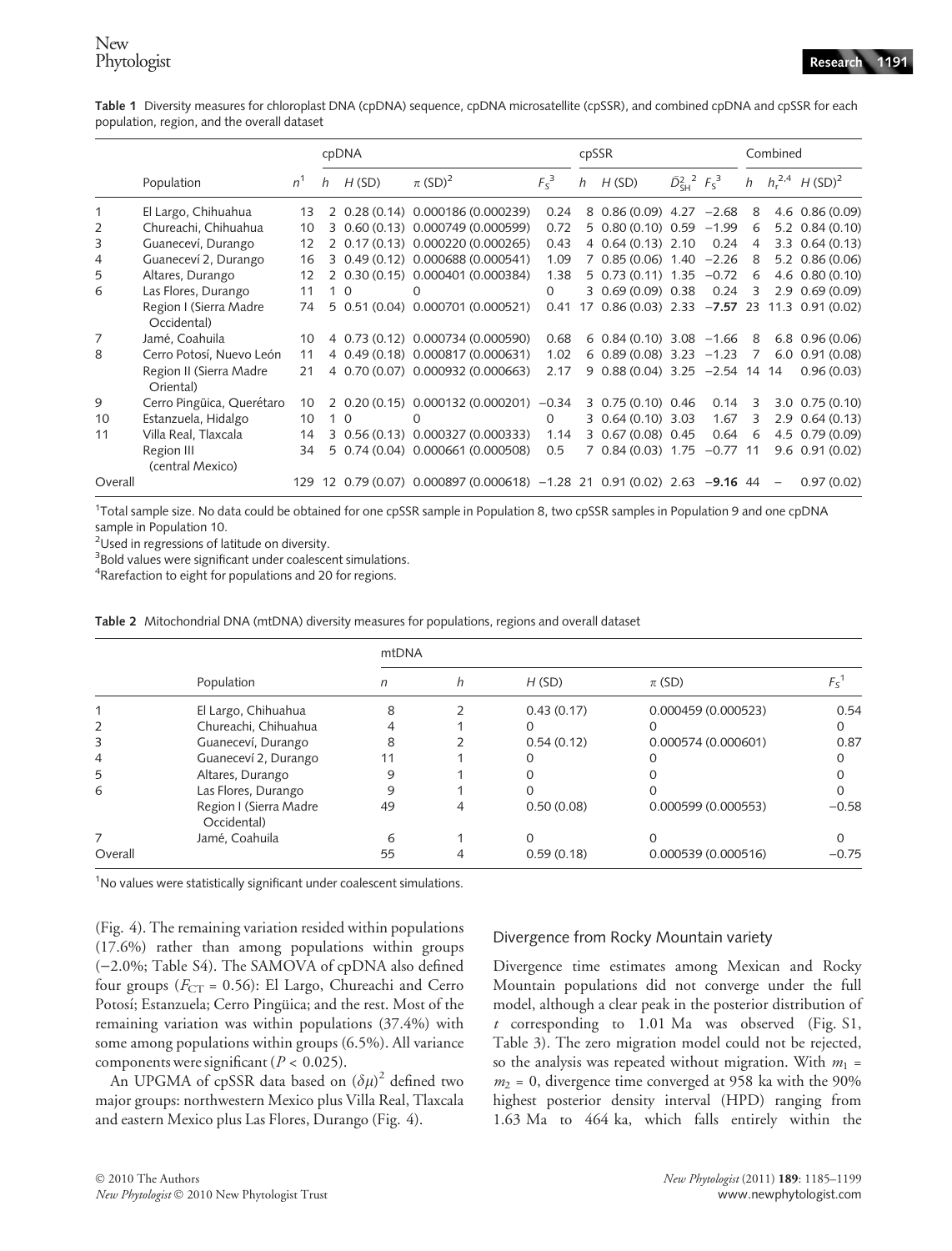

Fig. 3 Bayesian skyline semilog plot of median  $N_{e}\mu$  through time based on chloroplast DNA (cpDNA) sequence data, where  $\mu$  is the mutation rate per generation. Confidence intervals are shown as pale lines. The x-axis is shown in two scales: substitutions per site and calendar time in thousands of years before present (ka). A mutation rate of 4.41  $\times$  10<sup>-10</sup> substitutions per site yr<sup>-1</sup> was used to convert substitutions per site to years (Gugger et al., 2010). Vertical lines mark the start of the Wisconsinan glaciation (c. 115 ka) and Last Glacial Maximum (c. 21 ka).

Pleistocene. When run separately, mtDNA and cpDNA gave similar divergences of 878 ka and 866 ka, respectively.

#### Ecological niche modeling

The AUC values for the training and test data in the present-day, LGM1 (MIROC), and LGM2 (CCSM) models were 0.973/0.986; 0.972/0.986 and 0.981/0.985, respectively. These values indicate a good performance for the three models. The future projections under the three global change models showed the same AUC values for the training and test data  $(0.957/0.979)$  and resulted in similar predicted distribution areas, and thus only the HadCM3 model is shown (Fig. 5).

The distribution models suggest a reduction in suitable distribution area in the present-day distribution model of Mexican Douglas-fir in comparison with the models under both LGM climate scenarios (Fig. 5). Some areas in the western portion of the Trans-Mexican Volcanic Belt, the Central Plateau, and the Sierra Madre Oriental appear as suitable for the species during the LGM, particularly under the CCSM model. It is also probable that larger areas in the Sierra Madre Occidental were occupied by Douglas-fir during the LGM. However, the MIROC model suggests that the northernmost portion of the Sierra Madre Occidental was less suitable for the species during the LGM conditions than under present-day conditions. The future projections under the HadCM3 climate change model suggest a severe reduction in the area suitable for Mexican Douglas-fir by 2050 and the almost complete loss of the species by 2080.

The jackknife analysis indicated that the variables with the highest relative contributions to the present day and to LGM models were mean annual temperature, minimum temperature of the coldest month, mean temperatures of the warmest, coldest and driest quarters, annual precipitation and precipitation of the driest quarter (Table S5). By contrast, for the future projections the annual precipitation had the highest effect in explaining the distribution. This suggests that the predicted reduction in suitable area for the species will be caused mainly by a reduction in precipitation rather than by an increase in temperature.

## **Discussion**

## Colonization of Mexico and divergence from Rocky Mountain variety

We find strong support for the Pleistocene southward migration hypothesis as an explanation for the origins of



Fig. 4 Population structure identified in (a) mitochondrial DNA (mtDNA) SAMOVA (b) chloroplast DNA (cpDNA) SAMOVA and (c) UPGMA clustering analysis of cpDNA microsatellite (cpSSR) ( $\delta\mu$ )<sup>2</sup> values (dendrogram with approximate bootstrap support for two major groups shown as inset). Each group is delineated with different line styles. For (a), open circles indicate populations in which no samples could be PCRamplified.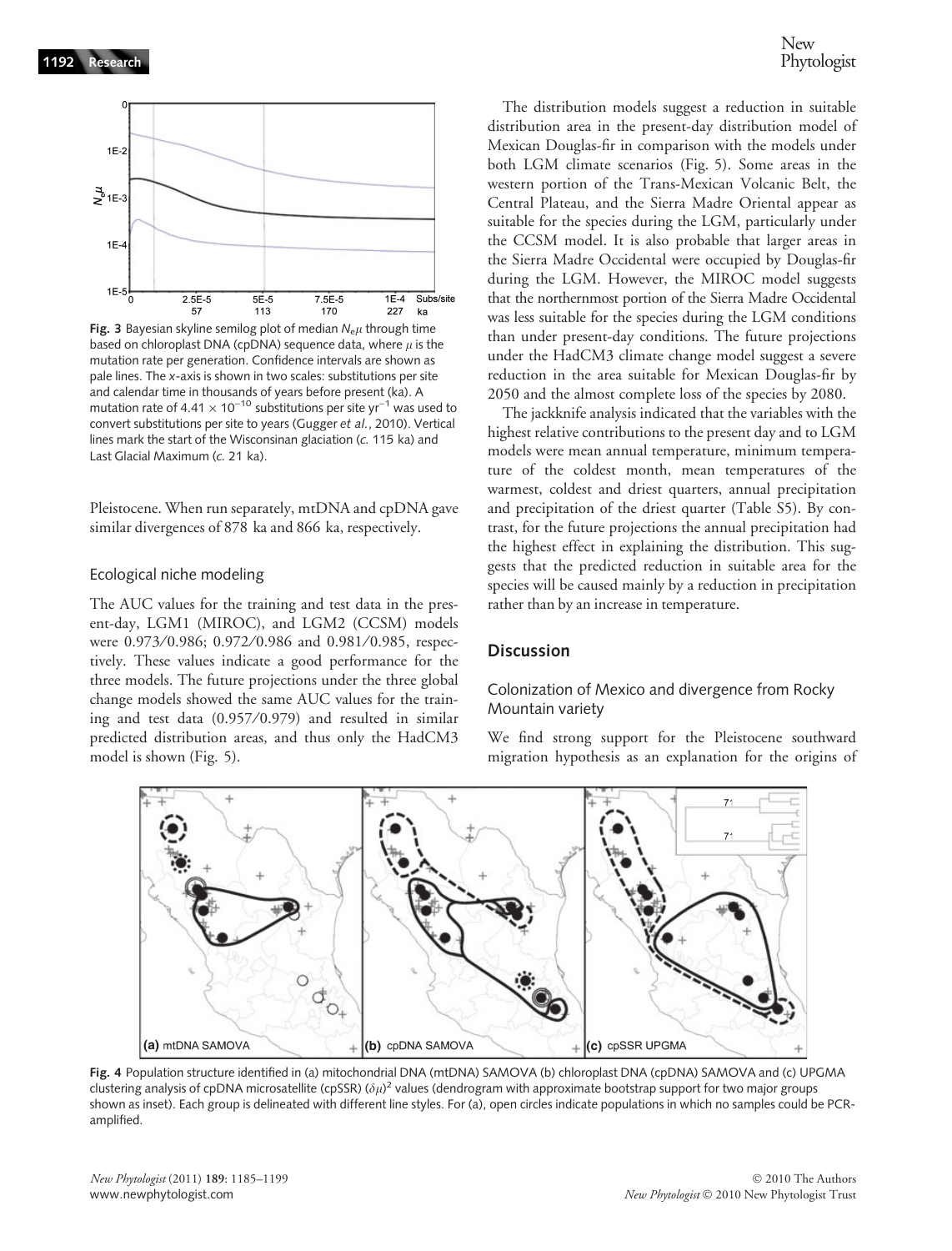Table 3 IMa results showing divergence time (t), migration from population one to two ( $m_1$ ) and migration from population two to one ( $m_2$ ) for a run with the full model, followed by results of the likelihood ratio tests and then t with its 90% highest posterior density interval (HPD) for a run with  $m_1 = m_2 = 0$ 

|                             | Full model                                                       |                                         | $m_1 = m_2$                              |                                     | $m_1 = m_2 = 0$                |              | without<br>Model<br>$(m_1 = m_2 = 0)$              |                                        | migration         |                       |                      |
|-----------------------------|------------------------------------------------------------------|-----------------------------------------|------------------------------------------|-------------------------------------|--------------------------------|--------------|----------------------------------------------------|----------------------------------------|-------------------|-----------------------|----------------------|
|                             | Priors $(t, m_1, m_2,$<br>$q_1, q_2, q_A$ <sup>1</sup>           | $t$ (ka)                                | m <sub>1</sub>                           | m <sub>2</sub>                      | $-2\Lambda$                    | P            | $-2\Lambda$                                        | Р                                      | $t$ (ka)          | 90%<br><b>HPD</b> low | 90%<br>HPD high      |
| Both loci<br>mtDNA<br>cpDNA | 5, 2, 3, 10, 10, 10<br>5, 10, 6, 10, 10, 10<br>5, 1, 3, 20, 7, 7 | $1011^2$<br>878 <sup>2</sup><br>$806^2$ | 0.0000001<br>0.0000002<br>$\overline{O}$ | 0.0000001<br>0.0000001<br>0.0000001 | 0.3506 0.55<br>0.702<br>0.3729 | 0.40<br>0.54 | $-0.188 \approx 0$<br>$-0.0032 \approx 0$<br>0.405 | $\approx 0.5$<br>$\approx 0.5$<br>0.26 | 958<br>878<br>866 | 464<br>265<br>378     | 1628<br>2789<br>1765 |

In each case, the values for the run with the highest effective sample size (ESS; Hey & Nielson, 2007) are shown. ka, thousand years before present .

<sup>1</sup>Priors given as the maximum values of a truncated uniform distribution.

 $^{2}$ Posterior distribution for this parameter never dropped to zero, suggesting unreliable estimates.



Fig. 5 Maps showing potential distribution as probability of occurrence (green, 0-0.2; red, 0.8–1.0) for Pseudotsuga in Mexico (a) at the Last Glacial Maximum (LGM; 21 thousand years before present (ka)) based on the CCSM model, (b) at the LGM based on the MIROC 3.2 model, (c) the present, and (d) the years 2050 and (e) 2080 based on the HadCM3 model. At the LGM, populations within regions may have been more continuous, but regions likely remained isolated. Further range contraction is predicted in the future.

Douglas-fir in Mexico, a result that may be important in explaining origins of other temperate taxa in Mexico. Mexican Douglas-fir populations show a high probability of having diverged from Rocky Mountain populations in the mid-Pleistocene (958 ka; Table 3). However, other Pleistocene divergence times are possible given the uncertainties in these estimates (90% HPD: 1.6 Ma–464 ka), in mutation rate estimates (Gugger et al., 2010) and missing mtDNA data. For example, the error around mutation rate estimates could increase the two-locus divergence time estimate to 1.75 Ma (2.97 Ma–287 ka) or decrease it to 169 ka (846–82 ka). However, none of these estimates falls within the Miocene and most values fall within the Pleistocene. Other sources of error could be introduced in violating the assumptions of constant population size and no substructure within populations, although the IMa model has been shown to be robust to such violations (Strasburg & Rieseberg, 2010).

Mexican populations did not share any cpDNA haplotypes with USA and Canadian populations, and three mtDNA haplotypes were confined to Mexico (Fig. 2). For both mtDNA and cpDNA, Mexican haplotypes were more similar to Rocky Mountain haplotypes than coastal ones. In addition, the most common mtDNA haplotype in Mexico (M4) is also common in the central Rockies. The complete divergence of cpDNA haplotypes and divergence of some mtDNA haplotypes suggests that the shared mtDNA haplotype, M4, is ancestral variation that persists because of low mutation rates and incomplete lineage sorting. The different modes of inheritance and dispersal of mtDNA (maternal,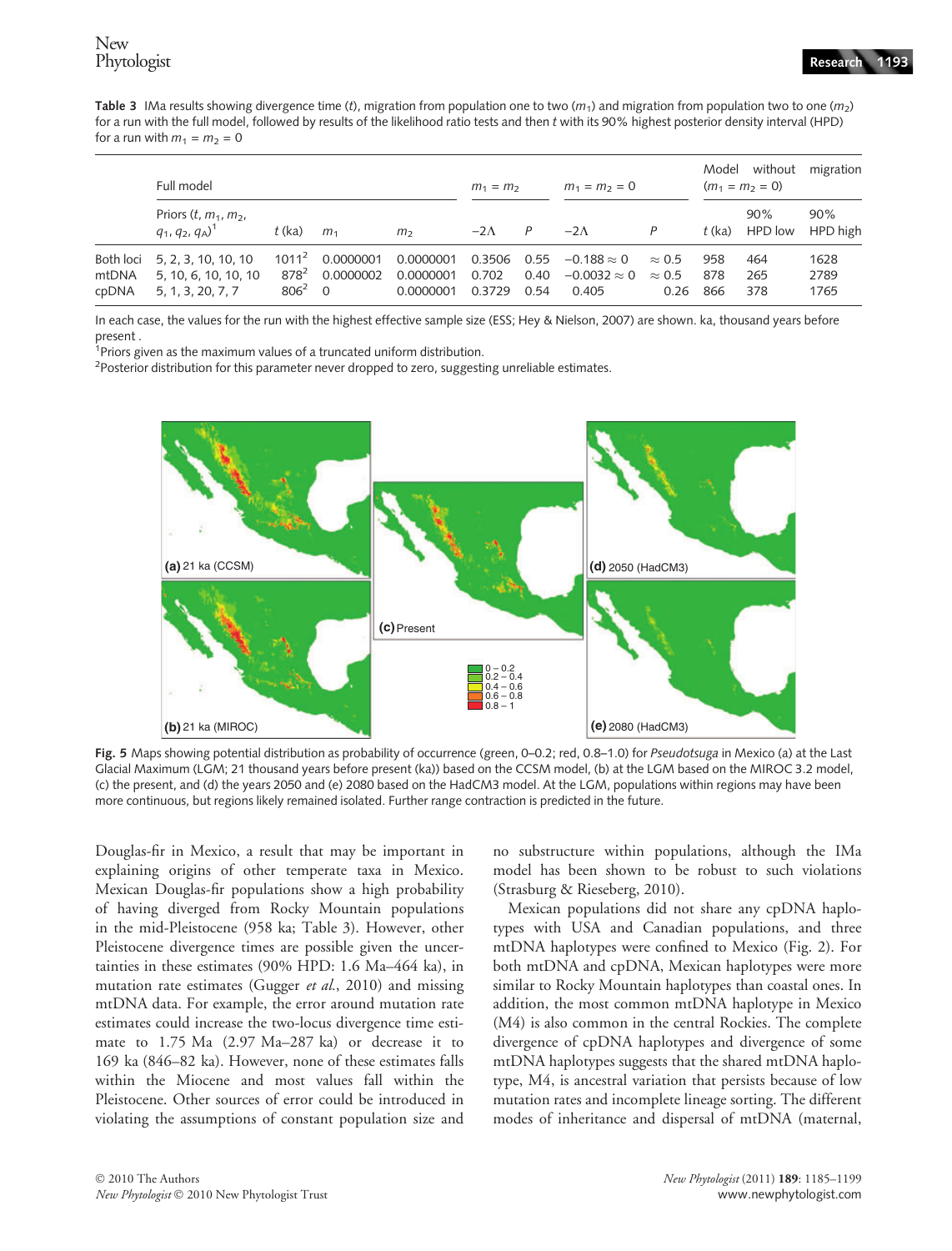seed dispersed) and cpDNA (paternal, pollen- then seed-dispersed) could not explain this pattern because a fertile seed bearing a particular mtDNA haplotype could not disperse without also bringing its pollen donor's cpDNA haplotype. Moreover, divergence models without gene flow for each locus or both loci combined could not be rejected (Table 3). Mexican populations also differed from the Rocky Mountain populations in that mtDNA could not be amplified in nearly 60% of the samples (especially from central Mexico), presumably owing to major insertion–deletions or rearrangements at that locus.

Three lines of evidence support the hypothesis of Pleistocene colonization of Mexico and subsequent isolation from the Rocky Mountain variety: our Pleistocene divergence time estimates (Table 3), near-complete differentiation between Mexico and the Rockies (Fig. 2; Gugger et al., 2010) and Pleistocene fossil evidence from southern Arizona (Gray, 1961; Martin, 1963). Continuous connectivity with populations in the Rockies from the Miocene until Pleistocene divergence is highly unlikely given the dynamic climate and general lack of fossils in the region (although conditions for fossil preservation are poor). This conclusion is consistent with early interpretations of the fossil record (Deevey, 1949; Dressler, 1954); however, it contrasts with more recent interpretations (Palacios-Chavez & Rzedowski, 1993) that Pseudotsuga arrived in southern Mexico in the early to middle Miocene  $(c. 20$  Ma; Graham, 1999). Miocene pollen attributed to Pseudotsuga could have been Larix, Pseudotsuga, or both, which are plausible associates of the other temperate taxa found in the fossil bed (e.g. Abies, Picea, Pinus, Alnus, Populus, Quercus and Salix; Palacios-Chavez & Rzedowski, 1993). Given that Larix is not currently found in Mexico and our data suggest a Pleistocene arrival for P. menziesii in Mexico, that Miocene species is most likely extinct. However, we were unable to sample a very small, isolated, morphologically divergent population (Debreczy & Rácz, 1995) in the Sierra Madre del Sur of Oaxaca, which could be a relict population.

The colonization of Mexico could have occurred in multiple waves or there could have been one colonization with varying durations of isolation for central compared with northern populations. Within Mexico, populations are drawn from two cpDNA clades: one is exclusively Mexican and mostly to the south and east (C25–C32), and the other is primarily northern Mexican (C21–C24) with one related chlorotype found only in Arizona/New Mexico (C20; Gugger et al., 2010). The southern/eastern clade, has several derived subclades that are restricted to populations in central Mexico (C26 and C30–C31). To some extent, the mtDNA parallel this pattern. Chihuahuan populations are different: M4 reaches farther south and east, and the southernmost populations failed to amplify. Moreover, central populations are more distinct morphologically from the Rocky Mountain variety than northern populations (Reyes-Hernández et al., 2006). Thus the correlation of latitude and genetic diversity (not significant) is consistent with the long-term isolation of small populations in central Mexico, rather than successive dispersal bottlenecks.

A mid-Pleistocene colonization of Mexico would likely have been associated with southward escape from glaciation(s) at high latitudes and the expansion of more favorable cool, moist conditions in montane Mexico. Our divergence estimate coincides with the 'mid-Pleistocene revolution' when glacial cycles transitioned from 41 000 yr to deep 100 000 yr periods (c. 900 ka; Head & Gibbard, 2005). The divergence of an isolated population of MacGillivray's warbler (Oporornis tolmiei) in north-eastern Mexico from its primarily north-west North American range also occurred about this time (Milá et al., 2000), supporting the contention that this transition could have promoted the colonization of cool temperate species into Mexico. Alternatively, colonization could have been associated with some of the later deep pre-Illinoisan glaciations that fall within the HPD intervals of our estimates (e.g. c. 650 ka; Richmond & Fullerton, 1986; Lisiecki & Raymo, 2005).

## Late Pleistocene history

The post-colonization Pleistocene history of Douglas-fir in Mexico was likely complicated, consisting of long-term population isolation and repeated phases of expansion and contraction, possibly associated with climatic changes (Pennington et al., 2000). Population structure identified by SAMOVA and UPGMA differed for each molecular marker and was not consistent with geographic regions defined in other studies (Fig. 4; Table S4). In each case, some groupings spanned multiple regions that are now separated by up to 500 km of arid lands uninhabited by Douglas-fir, whereas others were restricted to small areas within a region.

The subdivision of populations in the Sierra Madre Occidental was a consistent pattern found for all markers. Populations in Chihuahua and the bordering area of Durango were fixed or nearly-fixed for private mtDNA haplotypes and thus mtDNA SAMOVA identified them as separate groups from one another and the remaining Durangan populations. The cpDNA SAMOVA identified Chihuahuan and Durangan populations as two separate groups in the region, but the two common cpDNA haplotypes in the region formed opposing gradients with C21 most common in Chihuahua and C25 most common in Durango. Similarly, cpSSR UPGMA distinguished the southernmost population in Durango from the remaining Sierra Madre Occidental populations. Common cpSSR haplotypes (S11, S12, S15, S16) are shared in Durango and Chihuahua, but Durangan populations have many private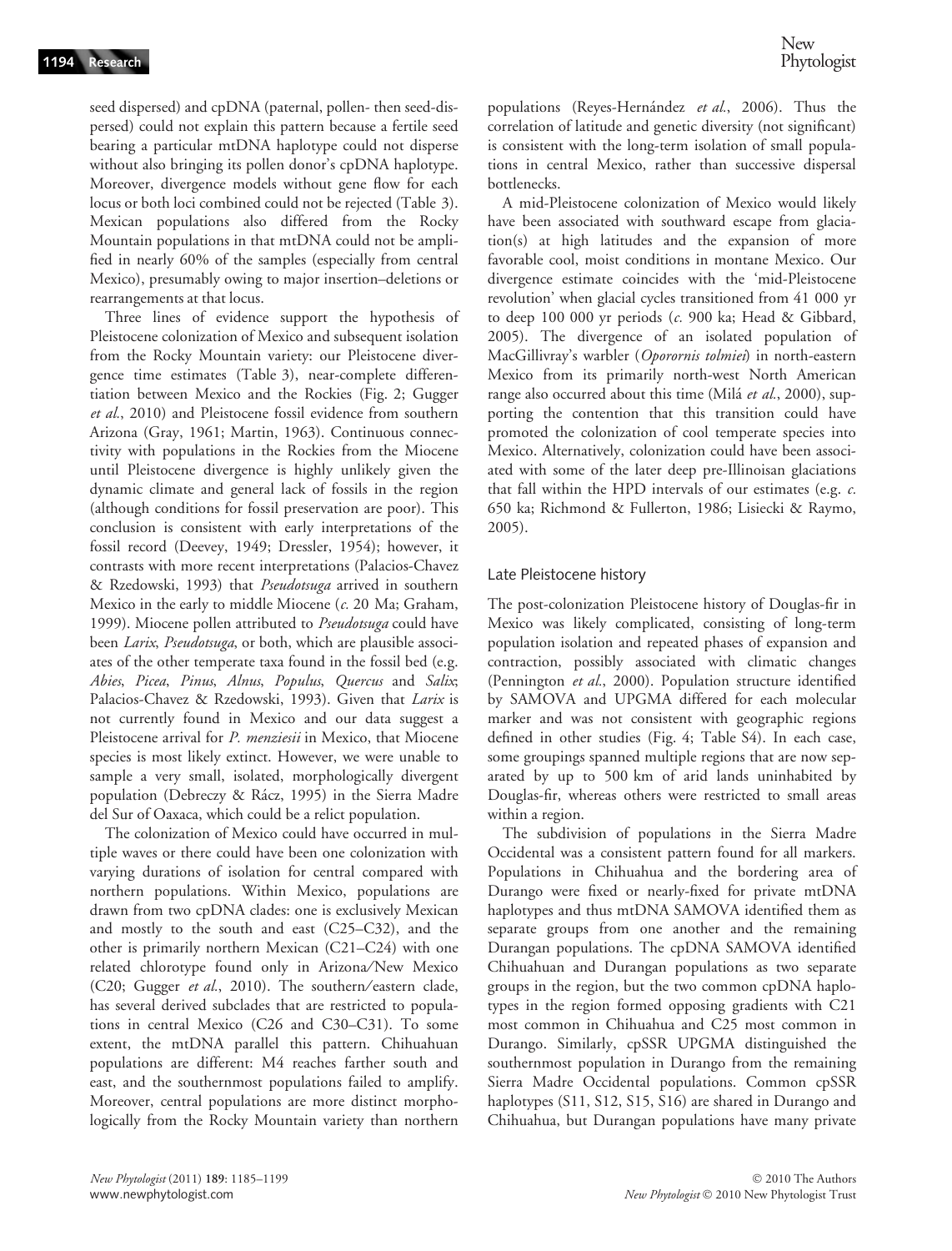haplotypes. Finally, the Bayesian skyline analysis of cpDNA supports modest population expansion during the Wisconsinan glaciation (Fig. 3), and  $F<sub>S</sub>$  for cpSSR suggests expansion only in the Sierra Madre Occidental (Table 1). The strong groupings found in maternally inherited mtDNA, shared haplotype compositions observed in paternally inherited cpDNA and cpSSR, and signature of demographic expansion in cpSSR suggest that Douglas-fir pollen spread genes across populations isolated from seed exchange. Some of the deep east-west canyons in the region (e.g. Rı´o Fuerte and Rı´o Culiaca´n basins) may function as barriers to seed dispersal. Wisconsinan population expansion in the Sierra Madre Occidental permitting north– south gene flow has also been observed in Chihuahua spruce (Picea chihuahuana; Jaramillo-Correa et al., 2006), Chihuahua pine (Pinus leiophylla; Rodríguez-Banderas et al., 2009), and southwestern white pine (Pinus strobiformis; Moreno-Letelier & Piñero, 2009) and population expansion has been observed in Mexican pine beetles (Dendroctonus mexicanus; Anducho-Reyes et al., 2008).

Other populations throughout Mexico are better described by recent histories of stability and isolation. In the Sierra Madre Oriental and central Mexico, no significant signature of population expansion or contraction was observed (Table 1). Despite sharing some haplotypes with other regions (Fig. 2), each retains a unique set of private haplotypes (e.g. C27, C29, C32, S10 in Sierra Madre Oriental). The isolated Cerro Pingüica, Querétaro population is fixed for a derived cpDNA subclade (C30, C31). Further south, the Estanzuela, Hidalgo population is fixed for C26, which it shares with the Villa Real, Tlaxcala population. These populations may have last been connected during a severe glaciation recorded in the region  $c$ . 195 ka (Vázquez-Selem & Heine, 2004). Mountain glaciers reached over 1000 m lower in than present and climate was cooler and moister.

Ecological niche models suggest that regions were not connected during the LGM (Fig. 5). Possible connections among regions are apparent under one of the two models at the LGM, but these models clearly overestimate distributions in the present. Nonetheless, these models suggest that populations within regions may have been more continuous and that corridors among regions along the Sierra Madre Occidental, Sierra Madre Oriental and Trans-Mexican Volcanic Belt could have opened during some Pleistocene glaciations and closed during interglacials. Periodic corridors might explain the complex pattern of haplotype sharing throughout Mexico.

Taken together, evidence of Holocene contraction from ecological niche models (Fig. 4) and molecular signatures of Wisconsinan population expansion (Fig. 3) suggest that Douglas-fir has responded to glacial cycles in phases of isolation and recontact along mountain corridors. Other temperate taxa may have followed similar histories. The

strong neutral molecular differentiation and history of isolation observed here, coupled with the diverse Mexican environment, further suggests that functional genomic variation may be strongly differentiated (in contrast to studies in coastal Douglas-fir (Eckert et al., 2009)). This is an important area for future research (Neale & Ingvarsson, 2008).

## Taxonomic implications

Mexican Douglas-fir represents at least one evolutionarily significant unit (Ryder, 1986; Crandall et al., 2000) and might be treated best as a third variety (Earle, 2009). There is strong evidence for molecular genetic differentiation (Fig. 2; Gugger et al., 2010) and long-term isolation without gene flow from the Rocky Mountain variety (Table 3). This divergence (958 ka) is of similar magnitude to the divergence time estimated between coastal and Rocky Mountain varieties: roughly half as long when considering both loci (2.11 Ma) or twice as long when considering only cpDNA (491 ka; Gugger et al., 2010). Leaf and cone morphology of central Mexican populations also differs from the Rocky Mountain variety, although these traits may vary clinally (Reyes-Hernández et al., 2005, 2006). Finally, Mexican Douglas-fir exhibits phenological and ecological differentiation with earlier budburst and later budset associated with the generally warmer climate (Acevedo-Rodríguez et al., 2006).

The lack of deep genetic divergences within Mexico and shared variation across regions (Figs 2 and 4; Table S4) argue against the hypothesis of multiple species within Mexico (Flous, 1934a,b; Martínez, 1949). Morphological and phenological studies also fail to support the multiple species hypothesis (Vargas-Hernández et al., 2004; Reyes-Hernández et al., 2005, 2006; Acevedo-Rodríguez et al., 2006).

## Implications for conservation

Although Mexican Douglas-fir once must have formed the leading edge as it colonized Mexico, those populations have long since been isolated and sit at the subtropical rear edge of a wide-ranging temperate species. Hampe & Petit (2005) suggest that such rear-edge populations far from the dynamic northern range limit are an important genetic resource because they contain much of the neutral and adaptive diversity within species, form reserves under changing climates, and are a principal site of speciation.

Mexican Douglas-fir has high haplotype diversity for all markers investigated here (Tables 1 and 2) and populations are strongly differentiated at mtDNA  $(G<sub>ST</sub> = 0.77)$ , cpDNA ( $G_{ST}$  = 0.56), and cpSSR ( $G_{ST}$  = 0.16) sequence markers. About 40% of all mtDNA and cpDNA haplotypes observed across the range of Douglas-fir are found in Mexico and all but one are endemic (Gugger et al., 2010).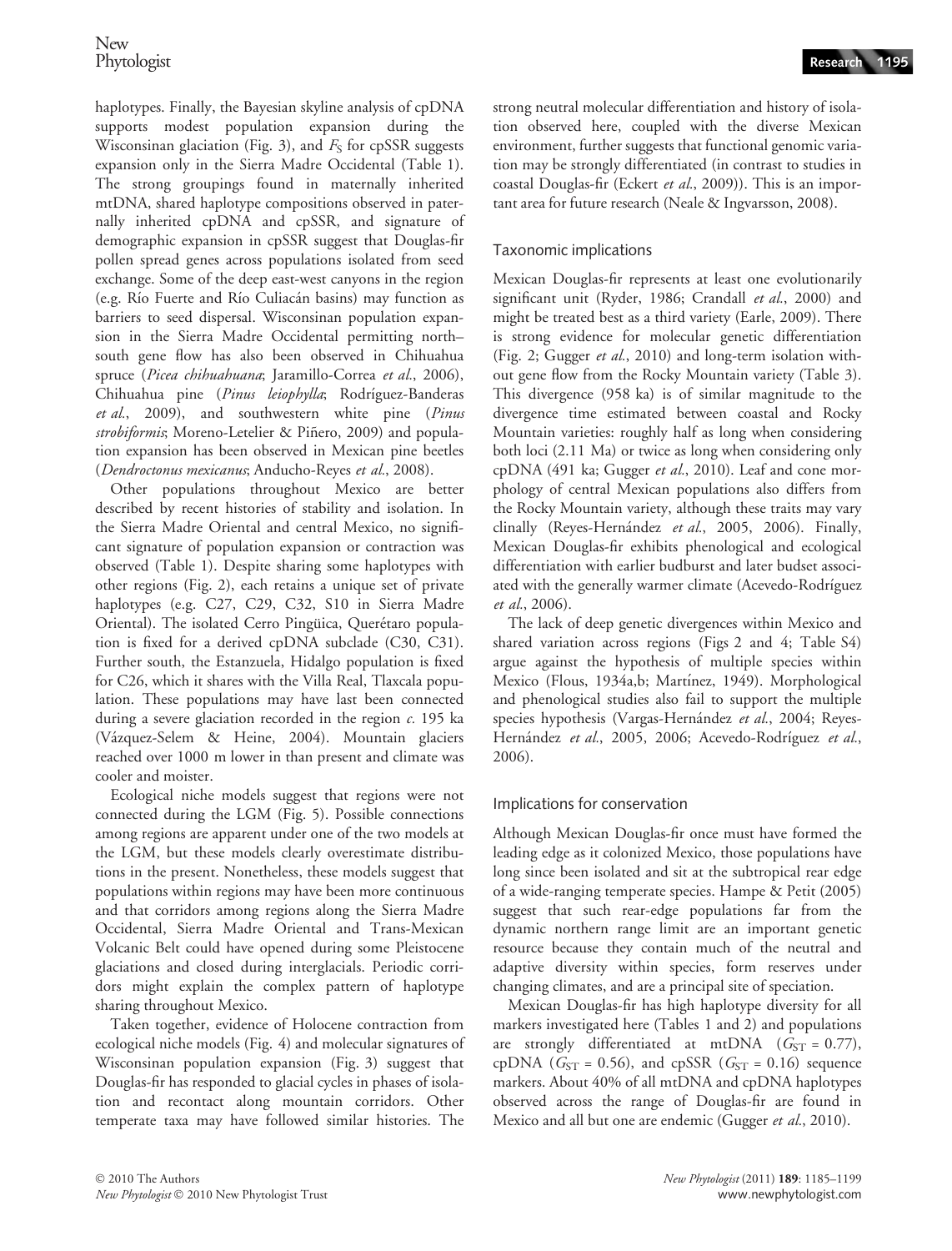New **Phytologist** 

The high differentiation and overall diversity of Douglasfir rear-edge populations in Mexico (Tables 1 and 2) is similar to other rear-edge populations – a case where conservation of many local populations is recommended (Hampe & Petit, 2005). Our results indicate that conservation efforts for Douglas-fir and other Madrean 'sky island' species might target many isolated populations, while still protecting the highest diversity regions (Frankham et al., 2002) such as in the Sierra Madre Occidental. Proposals to cross inbred populations regionally (Cruz-Nicolás et al., 2008) or to move populations long distances (Vargas-Hernández et al., 2004) should consider the unique local genetic compositions of species.

Models project range contractions for pine and oak species across Mexico by up to 60% (Gómez-Mendoza & Arriaga, 2007) under projected warmer and drier conditions (Liverman & O'Brien, 1991). For Douglas-fir, ecological niche models also suggest population decline under projected future climates (Fig. 5), consistent with the observed sensitivity of Mexican Douglas-fir growth rates to precipitation and maximum temperature (González-Elizonado et al., 2005). With temperatures already increasing (Pavia et al., 2009), careful conservation measures will be necessary to protect the unique biodiversity of Douglas-fir and other temperate species in Mexico.

## Acknowledgements

We thank: C. Acosta-Gómez for assistance collecting samples; O. Almonte-Domínguez, K. Oyama-Nakagawa and V. Rocha-Ramı´rez for laboratory support; M.B. Bowen and the Cornell University Computational Biology Service Unit for computing resources; the Global Climate Data database (WorldClim) and the Paleoclimate Modelling Intercomparison Project Phase II for providing their data for analysis; and A. Center, G. Quiram, J. Savage, R. Shaw, R. Zink, and two anonymous reviewers for providing constructive comments. PFG was funded by NSF Graduate Research Fellowship, Lewis and Clark Field Grant (American Philosophical Society), Sigma Xi Grants-In-Aid, and the University of Minnesota Doctoral Dissertation Fellowship, Carolyn Crosby Fellowship, Thesis Research Grant, and Dayton Research Fellowship. AGR was funded by SEMARNAT-CONACyT grant no. 23728. The Computational Biology Service Unit is partly funded by Microsoft Corporation.

## References

Acevedo-Rodríguez R, Vargas-Hernández JJ, López-Upton J, Mendoza JV. 2006. Effect of geographic origin and nutrition on shoot phenology of Mexican Douglas-Fir (Pseudotsuga spp.) seedlings. Agrociencia 40: 125–137.

Anducho-Reyes MA, Cognato AI, Hayes JL, Zúñiga G. 2008.

Phylogeography of the bark beetle Dendroctonus mexicanus Hopkins

(Coleoptera: Curculionidae: Scolytinae). Molecular Phylogenetics and Evolution 49: 930–940.

- Barnosky CW. 1985. Late Quaternary vegetation near Battle Ground Lake, southern Puget Trough, Washington. Geological Society of America Bulletin 96: 263–271.
- Birky WC Jr. 2001. The inheritance of genes in mitochondria and chloroplasts: laws, mechanisms, and models. Annual Review of Genetics 35: 125–148.
- Braconnot P, Otto-Bliesner B, Harrison S, Joussaume S, Peterchmitt J-Y, Abe-Ouchi A, Crucifix M, Driesschaert E, Fichefet T, Hewitt CD et al. 2007. Results of PMIP2 coupled simulations of the mid-Holocene and Last Glacial Maximum–Part 1: experiments and large-scale features. Climate of the Past 3: 261–277.
- Braukmann TWA, Kuzmina M, Stefanović S. 2009. Loss of all plastid ndh genes in Gnetales and conifers: extent and evolutionary significance for the seed plant phylogeny. Current Genetics 55: 323-337.
- Brown RB. 1985. A summary of late-Quaternary pollen records from Mexico west of the Isthmus of Tehuantepec. In: Bryant VM, Holloway RG, eds. Pollen records of Late-Quaternary North American sediments. Dallas, TX, USA: American Association of Stratigraphic Palynologists Foundation, 71–93.
- Chang CS, Kim H, Park TY, Maunder M. 2004. Low levels of genetic variation among southern peripheral populations of the threatened herb, Leontice microrhyncha (Berberidaceae) in Korea. Biological Conservation 119: 387–396.
- Clement M, Posada D, Crandall KA. 2000. TCS: a computer program to estimate gene genealogies. Molecular Ecology 9: 1657-1660.
- Collins WD, Bitz CM, Blackmon ML, Bonan GB, Bretherton CS, Carton JA, Chang P, Doney SC, Hack JJ, Henderson TB et al. 2006. The community climate system model version 3 (CCSM3). Journal of Climate 19: 2122–2143.
- Cortés-Palomec AC, McCauley RA, Oyama K. 2008. Isolation, characterization and cross-amplification of polymorphic microsatellite loci in Laelia speciosa (Orchidaceae). Molecular Ecology Resources 8: 135–138.
- Crandall KA, Bininda-Emonds ORP, Mace GM, Wayne RK. 2000. Considering evolutionary processes in conservation biology. Trends in Ecology and Evolution 15: 290–295.
- Critchfield WB. 1984. Impact of the Pleistocene on the genetic structure of North American conifers. In: Lanner RM, ed. Proceedings of the eighth North American forest biology workshop. Logan, UT, USA: Utah State University, 70–118.
- Cruz-Nicolás J, Vargas-Hernández JJ, Ramírez-Vallejo P, López-Upton J. 2008. Mating pattern in natural populations of Pseudotsuga menziesii (Mirb.) Franco in Mexico. Agrociencia 42: 367–378.
- Davis MB. 1981. Quaternary history and the stability of forest communities. In: West DC, Shugart HH, Botkin DB, eds. Forest succession: concepts and application. New York, NY, USA: Springer-Verlag, 132–153.
- Debreczy Z, Rácz I. 1995. New species and varieties of conifers from Mexico. Phytologia 78: 217–243.

- Dressler RL. 1954. Some floristic relationships between Mexico and the United States. Rhodora 56: 81–96.
- Drummond AJ, Rambaut A. 2007. BEAST: Bayesian evolutionary analysis by sampling trees. BMC Evolutionary Biology 7: 214–221.
- Drummond AJ, Rambaut A. 2009. Tracer 1.5. [WWW document].URL http://tree.bio.ed.ac.uk/software/tracer/ [accessed on 24 February 2010].
- Drummond AJ, Rambaut A, Shapiro B, Pybus OG. 2005. Bayesian coalescent inference of past population dynamics from molecular sequences. Molecular Biology and Evolution 22: 1185-1192.
- Duff RJ, Nickrent DL. 1997. Characterization of mitochondrial smallsubunit ribosomal RNAs from holoparasitic plants. Journal of Molecular Evolution 45: 631–639.

Deevey ES Jr. 1949. Biogeography of the Pleistocene. Geological Society of America Bulletin 60: 1315–1416.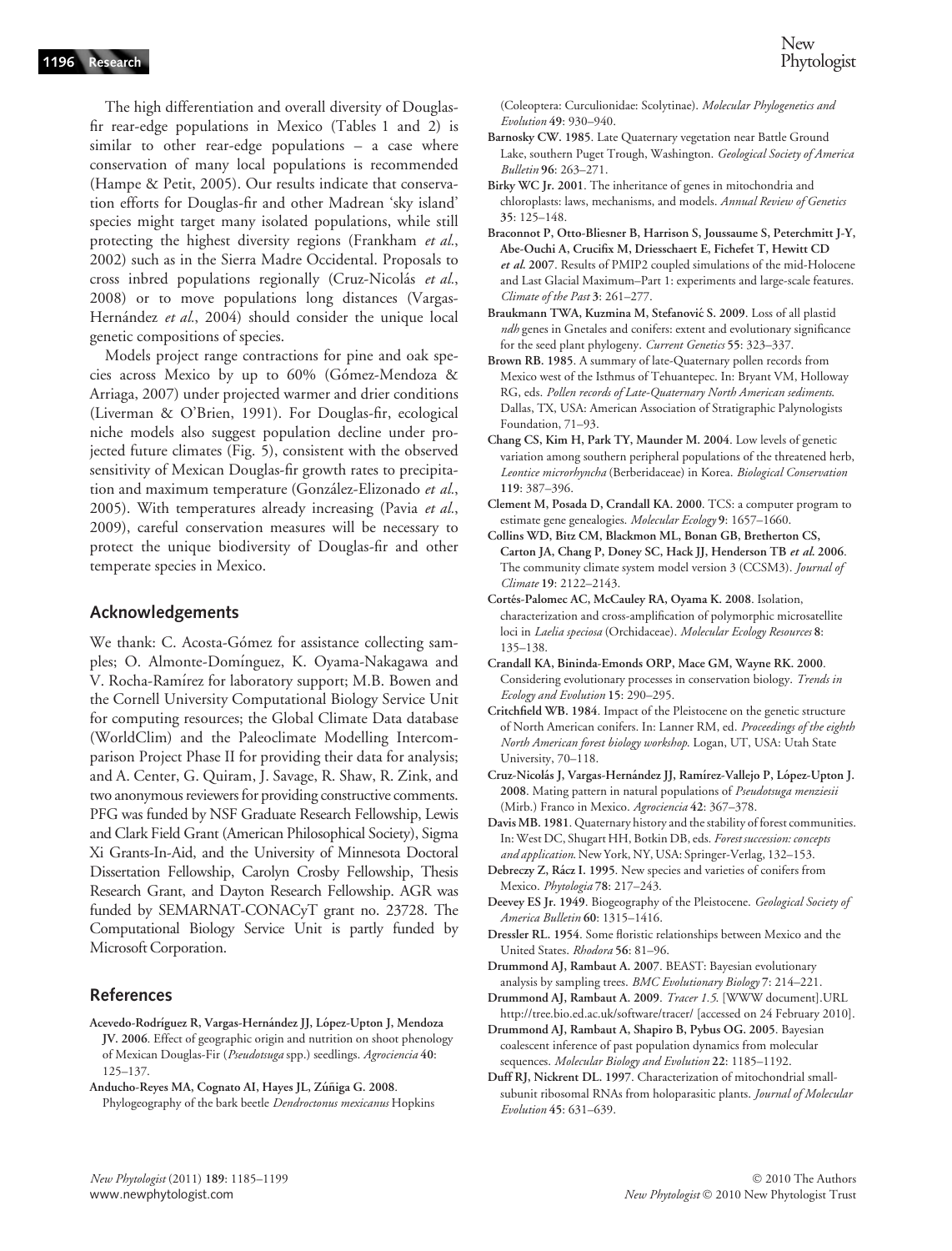- Duff RJ, Nickrent DL. 1999. Phylogenetic relationships of land plants using mitochondrial small-subunit rDNA sequences. American Journal of Botany 86: 372–386.
- Dupanloup I, Schneider S, Excoffier L. 2002. A simulated annealing approach to define the genetic structure of populations. Molecular Ecology 11: 2571–2581.

Earle CJ. 2009. The gymnosperm database: Pseudotsuga lindleyana. URL http://www.conifers.org/pi/ps/lindleyana.htm.

Eckert AJ, Bower AD, Wegrzyn JL, Pande B, Jermstad KD, Krutovsky KV, St. Clair JB, Neale DB. 2009. Association genetics of coastal Douglas-fir (Pseudotsuga menziesii var. menziesii, Pinaceae). I. Cold hardiness related traits. Genetics 182: 1289-1302.

Excoffier L, Laval G, Schneider S. 2005. Arlequin version 3.0: an integrated software package for population genetics data analysis. Evolutionary Bioinformatics Online 1: 47–50.

Farjon A, Page CN. 1999. Conifers: status survey and conservation action plan. Gland, Switzerland: IUCN/SSC Conifer Specialist Group.

Flous F. 1934a. Deux espèces nouvelles de Pseudotsuga Américains. Bulletin de la Société d'histoire naturelle de Toulouse 66: 211–224.

Flous F. 1934b. Diagnoses d'espèces et variétés nouvelles de Pseudotsuga Américains. Bulletin de la Société d'histoire naturelle de Toulouse 66: 329–346.

Frankham R, Ballou JD, Briscoe DA. 2002. Introduction to conservation genetics. Cambridge, UK: Cambridge University Press.

Fu Y-X. 1997. Statistical tests of neutrality of mutations against population growth, hitchhiking and background selection. Genetics 147: 915–925.

Gernandt DS, Liston A. 1999. Internal transcribed spacer region evolution in Larix and Pseudotsuga (Pinaceae). American Journal of Botany 86: 711–723.

Goldstein DB, Ruiz-Linares A, Cavalli-Sforza LL, Feldman MW. 1995a. Genetic absolute dating based on microsatellites and the origin of modern humans. Proceedings of the National Academy of Sciences, USA 92: 6723–6727.

Goldstein DB, Ruiz-Linares A, Cavalli-Sforza LL, Feldman MW. 1995b. An evaluation of genetic distances for use with microsatellite loci. Genetics 139: 463–471.

Gómez-Mendoza L, Arriaga L. 2007. Modeling the effect of climate change on the distribution of oak and pine species of Mexico. Conservation Biology 21: 1545–1555.

González-Elizonado M, Jurado E, Návar J, González-Elizonado MS, Villanueva J, Aguirre O, Jiménez J. 2005. Tree-rings and climate relationships for Douglas-fir chronologies from the Sierra Madre Occidental, Mexico: a 1681–2001 rain reconstruction. Forest Ecology and Management 213: 39–53.

Graham A. 1999. The Tertiary history of the northern temperate element in the northern Latin American biota. American Journal of Botany 86: 32–38.

Gray J. 1961. Early Pleistocene paleoclimatic record from Sonoran Desert, Arizona. Science 133: 38–39.

Gugger PF, McLachlan JS, Manos PS, Clark JS. 2008. Inferring longdistance dispersal and topographic barriers during post-glacial colonization from the genetic structure of red maple (Acer rubrum L.) in New England. Journal of Biogeography 35: 1665–1673.

Gugger PF, Sugita S. 2010. Glacial populations and postglacial migration of Douglas-fir based on fossil pollen and macrofossil evidence. Quaternary Science Reviews 29: 2052–2070.

Gugger PF, Sugita S, Cavender-Bares J. 2010. Phylogeography of Douglas-fir based on mitochondrial and chloroplast DNA sequences: testing hypotheses from the fossil record. Molecular Ecology 19: 1877–1897.

Hampe A, Bairlein F. 2000. Modified dispersal-related traits in disjunct populations of bird-dispersed Frangula alnus (Rhamnaceae): a result of its Quaternary distribution shifts? Ecography 23: 603–613.

- Hampe A, Petit RJ. 2005. Conserving biodiversity under climate change: the rear edge matters. Ecology Letters 8: 461–467.
- Hasegawa MH, Kishino H, Yano T. 1985. Dating of the human-ape splitting by a molecular clock of mitochondrial DNA. *Journal of* Molecular Evolution 22: 160–174.

Hasumi H, Emori S. 2004. K-1 coupled GCM (MIROC) description. Tokyo, Japan: Center for Climate System Research, University of Tokyo.

Head MJ, Gibbard PL. 2005. Early-Middle Pleistocene transitions: an overview and recommendation for the defining boundary. Geological Society of London Special Publications 247: 1–18.

Hermann RK. 1985. The genus Pseudotsuga: ancestral history and past distribution. Corvallis, OR, USA: Forest Research Laboratory, Oregon State University.

Hermann RK, Lavender DP. 1990. Douglas-fir. In: Burns RM, Honkala BH, eds. Silvics of North America: conifers. Washington, DC, USA: USDA Forest Service, 1080–1108.

Hewitt G. 2000. The genetic legacy of the Quaternary ice ages. Nature 405: 907–913.

Hey J, Nielson R. 2007. Integration within the Felsenstein equation for improved Markov chain Monte Carlo methods in population genetics. Proceedings of the National Academy of Sciences, USA 104: 2785–2790.

Hijmans RJ, Graham CH. 2006. The ability of climate envelope models to predict the effect of climate change on species distributions. Global Change Biology 12: 2272–2281.

Hudson RR. 1990. Gene genealogies and the coalescent process. Oxford Surveys in Evolutionary Biology 7: 1–44.

Huntley B, Birks HJB. 1983. An atlas of past and present pollen maps for Europe: 0–13000 years ago. Cambridge, UK: Cambridge University Press.

Hurlbert SH. 1971. The nonconcept of species diversity: a critique and alternative parameters. Ecology 52: 577–586.

Jaramillo-Correa JP, Beaulieu J, Bousquet J. 2004. Variation in mitochondrial DNA reveals multiple distant glacial refugia in black spruce (Picea mariana), a transcontinental North American conifer. Molecular Ecology 13: 2735–2747.

Jaramillo-Correa JP, Beaulieu J, Ledig FT, Bousqet J. 2006. Decoupled mitochondrial and chloroplast DNA population structure reveals Holocene collapse and population isolation in a threatened Mexicanendemic conifer. Molecular Ecology 15: 2787–2800.

Juárez-Agis A, López-Upton J, Vargas-Hernández JJ, Saénz-Romero C. 2006. Geographic variation in germination and initial seedling growth of Pseudotsuga menziesii of Mexico. Agrociencia 40: 783–792.

Li P, Adams WT. 1989. Range-wide patterns of allozyme variation in Douglas-fir (Pseudotsuga menziesii). Canadian Journal of Forest Research 19: 149–161.

Librado P, Rozas J. 2009. DnaSP v5: a software for comprehensive analysis of DNA polymorphism data. Bioinformatics 25: 1451–1452.

Lisiecki LE, Raymo ME. 2005. A Pliocene–Pleistocene stack of 57 globally distributed benthic  $\delta^{18}O$  records. Paleooceanography 20: PA1003.

Little EL Jr. 1952. The genus Pseudotsuga (Douglas-fir) in North America. Leaflets Western Botany 6: 181–198.

Liverman DM, O'Brien KL. 1991. Global warming and climate change in Mexico. Global Environmental Change 1: 351–364.

Lynch M, Crease TJ. 1990. The analysis of population survey data on DNA sequence variation. Molecular Biology and Evolution 7: 377–394.

Mápula-Larreta M, López-Upton J, Vargas-Hernández JJ, Hernández-Livera A. 2007. Reproductive indicators in natural populations of Douglas-fir in Mexico. Biodiversity and Conservation 16: 727–742.

Marshall KA, Neale DB. 1992. The inheritance of mitochondrial DNA in Douglas-fir (Pseudotsuga menziesii). Canadian Journal of Forest Research 22: 73–75.

Martin PS. 1963. Geochronology of pluvial Lake Cochise, southern Arizona. II. Pollen analysis of a 42-meter core. Ecology 44: 436–444.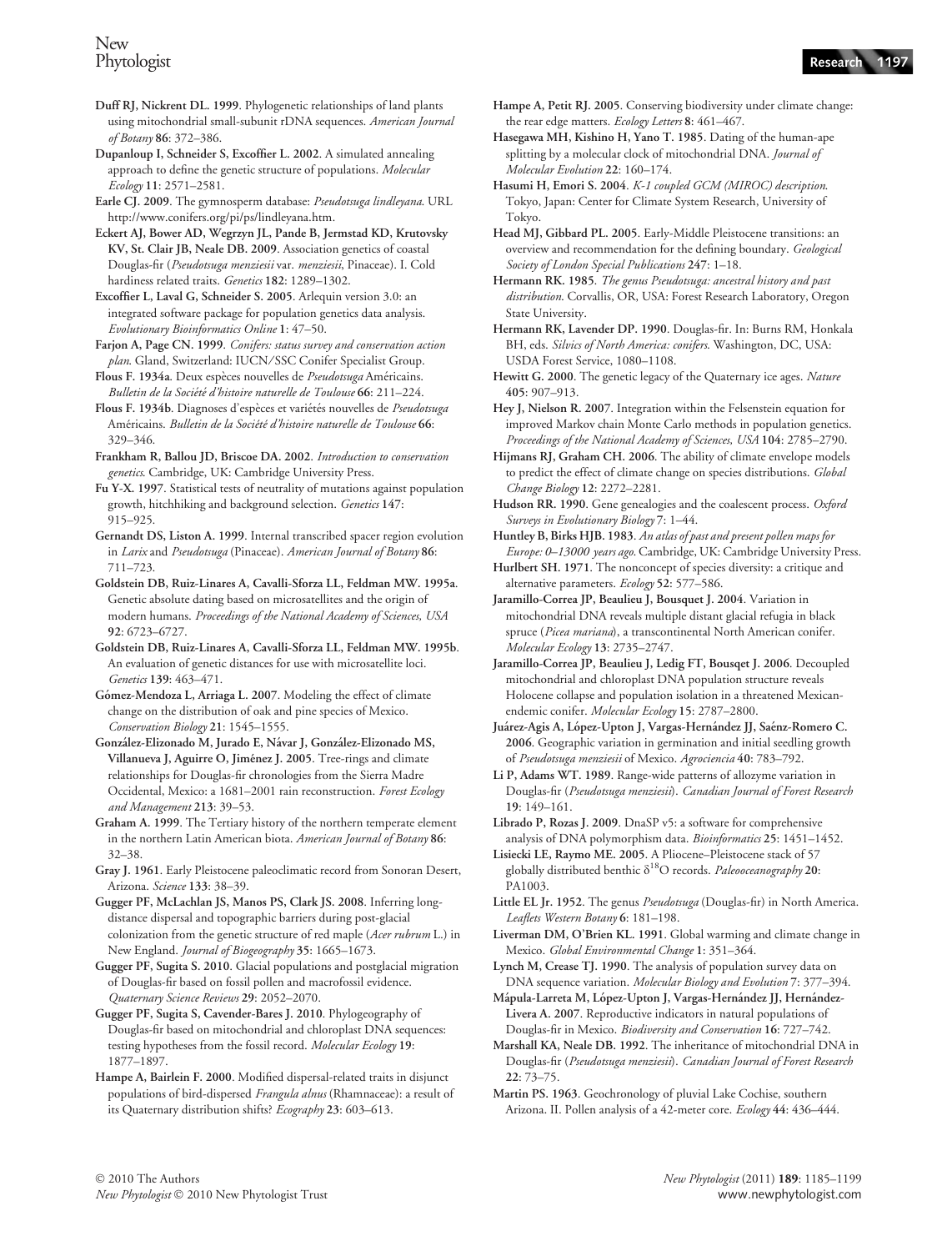- Martin PR, McKay JK. 2004. Latitudinal variation in genetic divergence of populations and the potential for speciation. Evolution 58: 938–945.
- Martínez M. 1949. Las Pseudotsugas de México. Anales del Instituto de Biología 20: 129-184.
- Mila´ B, Girman DJ, Kimura M, Smith TB. 2000. Genetic evidence for the effect of a postglacial population expansion on the phylogeography of a North American songbird. Proceedings of the Royal Society B 267: 1033–1040.
- Moreno-Letelier A, Piñero D. 2009. Phylogeographic structure of Pinus strobiformis Engelm. across the Chihuahuan Desert filter-barrier. Journal of Biogeography 36: 121–131.
- Nakicenovic N, Swart R. 2000. Special report on emissions scenarios. Cambridge, UK: Cambridge University Press.
- Navascués M, Vaxevanidou Z, González-Martínez SC, Climent J, Gil L, Emerson BC. 2006. Chloroplast microsatellites reveal colonization and metapopulation dynamics in the Canary Island pine. Molecular Ecology 15: 2691–2698.
- Neale DB, Ingvarsson PK. 2008. Population, quantitative and comparative genomics of adaptation in forest trees. Current Opinion in Plant Biology 11: 149–155.
- Neale DB, Wheeler NC, Allard RW. 1986. Paternal inheritance of chloroplast DNA in Douglas-fir. Canadian Journal of Forest Research 16: 1152–1154.
- Nei M. 1973. Analysis of gene diversity in subdivided populations. Proceedings of the National Academy of Sciences, USA 70: 3321–3323.
- Nei M. 1987. Molecular evolutionary genetics. New York, NY, USA: Columbia University Press.
- Nielson R, Wakeley JW. 2001. Distinguishing migration from isolation: a Markov chain Monte Carlo approach. Genetics 158: 885–896.
- Norma Oficial Mexicana. 1994. NOM-059-ECOL-1994: Que determina las espeies y subespecies de flora y fauna silvestres terrestres y acuáticas en penligro de extinción, amenazadas, raras y las sujetas a protección especial, y que establece especificaciones para su protección. Mexico City, DF, México: Secretaría de Desarrollo Social.
- Norma Oficial Mexicana. 2001. NOM-059-SEMARNAT-2001: Protección ambiental – especies nativas de México de flora y fauna silvestres – categorías de riesgo y especificaciones para su inclusión, exclusión o cambio – lista de especies en riesgo. Mexico City, DF, México: Secretaría de Medio Ambiente y Recursos Naturales.
- Ohta T, Kimura M. 1973. A model of mutation appropriate to estimate the number of electrophoretically detectable alleles in a finite population. Genetical Research 22: 201–204.
- Palacios-Chavez R, Rzedowski J. 1993. Estudio palinológico de las floras fósiles del Mioceno inferior y principios del Mioceno medio de la región de Pichucalco, Chiapas, México. Acta Botánica Mexicana 24: 1-96.
- Palmer JD, Herbon LA. 1988. Plant mitochondrial DNA evolves rapidly in structure, but slowly in sequence. Journal of Molecular Evolution 28: 87–97.
- Parisod C, Joost S. 2010. Divergent selection in trailing- versus leadingedge populations of Biscutella laevigata. Annals of Botany 105: 655–660.
- Pavia EG, Graef F, Reyes J. 2009. Annual and seasonal surface air temperature trends in Mexico. International Journal of Climatology 29: 1324–1329.
- Pennington RT, Prado DE, Pendry CA. 2000. Neotropical seasonally dry forests and Quaternary vegetation changes. Journal of Biogeography 27: 261–273.
- Perry JP Jr, Graham A, Richardson DM. 1998. The history of pines in Mexico and Central America. In: Richardson DM, ed. Ecology and Biogeography of Pinus. Cambridge, UK: Cambridge University Press, 137–149.
- Petit RJ, Aguinagalde I, de Beaulieu JL, Bittkau C, Brewer S, Cheddadi R, Ennos RA, Fineschi S, Grivet D, Lascoux M et al. 2003. Glacial

refugia: hotspots but not melting pots of genetic diversity. Science 300: 1563–1565.

- Petit RJ, Duminil J, Fineschi S, Hampe A, Salvini D, Vendramin GG. 2005. Comparative organization of chloroplast, mitochondrial, and nuclear diversity in plant populations. Molecular Ecology 14: 689–701.
- Petit RJ, Mousadik AE, Pons O. 1998. Identifying populations for conservation on the basis of genetic markers. Conservation Biology 12: 844–855.
- Petit RJ, Pineau E, Demesure B, Bacilieri R, Ducousso A, Kremer A. 1997. Chloroplast DNA footprints of postglacial recolonization by oaks. Proceedings of the National Academy of Sciences, USA 94: 9996–10001.
- Phillips SJ, Anderson RP, Schapire RE. 2006. Maximum entropy modeling of species geographic distributions. Ecological Modelling 190: 231–259.
- Pons O, Petit RJ. 1995. Estimation, variance and optimal sampling of gene diversity. I. Haploid locus. Theoretical and Applied Genetics 90: 462–470.
- Pons O, Petit RJ. 1996. Measuring and testing genetic differentiation with ordered versus unordered alleles. Genetics 144: 1237–1245.
- Reyes-Hernández VJ, Vargas-Hernández JJ, López-Upton J, Vaquera-Huerta H. 2005. Variación morfológica y anatómica en poblaciones mexicanas de Pseudotsuga (Pinaceae). Acta Botánica Mexicana 70: 47-67.
- Reyes-Hernández VJ, Vargas-Hernández JJ, López-Upton J, Vaquera-Huerta H. 2006. Phenotypic similarity among Mexican populations of Pseudotsuga Carr. Agrociencia 40: 545–556.
- Richmond GM, Fullerton DS. 1986. Summation of Quaternary glaciations in the United States of America. Quaternary Science Reviews 5: 183–196.
- Rodrı´guez-Banderas A, Vargas-Mendoza CF, Buonamici A, Vendramin GG. 2009. Genetic diversity and phylogeographic analysis of Pinus leiophylla: a post-glacial range expansion. Journal of Biogeography 36: 1807–1820.
- Ryder OA. 1986. Species conservation and systematics: the dilemma of subspecies. Trends in Ecology and Evolution 1: 9-10.
- Schorn HE. 1994. A preliminary discussion of fossil larches (Larix, Pinaceae) from the Arctic. Quaternary International 22–23: 173–183.
- Slatkin M. 1995. A measure of population subdivision based on microsatellite allele frequencies. Genetics 139: 457–462.
- Sneath PHA, Sokal RR. 1973. Numerical taxonomy: the principles and practice of numerical classification. San Francisco, CA, USA: Freeman.
- Strasburg JL, Rieseberg LH. 2010. How robust are 'isolation with migration' analyses to violations of the IM model? A simulation study. Molecular Biology and Evolution 27: 297–310.
- Sugita S. 1993. A model of pollen source area for an entire lake surface. Quaternary Research 39: 239–244.
- Swofford DL. 2003. PAUP\*: phylogenetic analysis using parsimony (\*and other methods). Sunderland, MA, USA: Sinauer Associates.
- Tajima F. 1983. Evolutionary relationship of DNA sequences in finite populations. Genetics 105: 437–460.
- Takezaki N, Nei M, Tamura K. 2009. POPTREE2: Software for constructing population trees from allele frequency data and computing other statistics with Windows interface. Molecular Biology and Evolution 27: 747–752.
- Vargas-Hernández JJ, López-Upton J, Reyes-Hernández VJ, Domínguez-Alvarez A, Mápula-Larreta M. 2004. Natural populations of Douglasfir in Mexico: current status and needs for conservation. In: Beaulieu J, ed. Silviculture and the conservation of genetic resources for sustainable forest management: proceedings of the symposium of the North American forest commission, forest genetic resources and silviculture working groups, and the International Union of Forest Research Organizations (IUFRO). Quebec City, QC, Canada, 26–36.